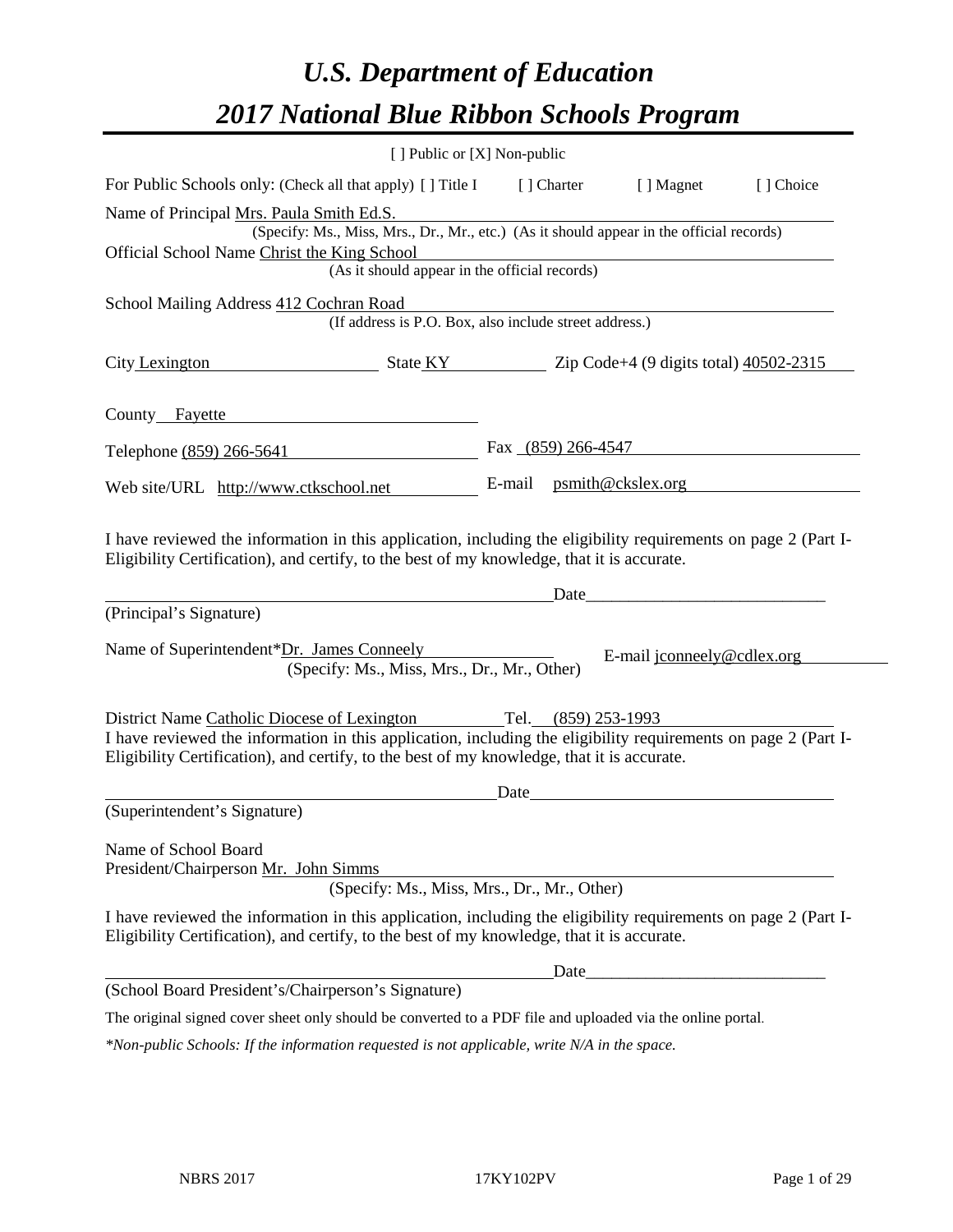- 1. The signatures on the first page of this application (cover page) certify that each of the statements below, concerning the school's eligibility and compliance with U.S. Department of Education and National Blue Ribbon Schools requirements, are true and correct. The school configuration includes one or more of grades K-12. (Schools on the same campus with one principal, even a K-12 school, must apply as an entire school.)
- 2. All nominated public schools must meet the state's performance targets in reading (or English language arts) and mathematics and other academic indicators (i.e., attendance rate and graduation rate), for the all students group and all subgroups, including having participation rates of at least 95 percent using the most recent accountability results available for nomination.
- 3. To meet final eligibility, all nominated public schools must be certified by states prior to September 2017 in order to meet all eligibility requirements. Any status appeals must be resolved at least two weeks before the awards ceremony for the school to receive the award.
- 4. If the school includes grades 7 or higher, the school must have foreign language as a part of its curriculum.
- 5. The school has been in existence for five full years, that is, from at least September 2011 and each tested grade must have been part of the school for the past three years.
- 6. The nominated school has not received the National Blue Ribbon Schools award in the past five years: 2012, 2013, 2014, 2015, or 2016.
- 7. The nominated school has no history of testing irregularities, nor have charges of irregularities been brought against the school at the time of nomination. The U.S. Department of Education reserves the right to disqualify a school's application and/or rescind a school's award if irregularities are later discovered and proven by the state.
- 8. The nominated school has not been identified by the state as "persistently dangerous" within the last two years.
- 9. The nominated school or district is not refusing Office of Civil Rights (OCR) access to information necessary to investigate a civil rights complaint or to conduct a district-wide compliance review.
- 10. The OCR has not issued a violation letter of findings to the school district concluding that the nominated school or the district as a whole has violated one or more of the civil rights statutes. A violation letter of findings will not be considered outstanding if OCR has accepted a corrective action plan from the district to remedy the violation.
- 11. The U.S. Department of Justice does not have a pending suit alleging that the nominated school or the school district as a whole has violated one or more of the civil rights statutes or the Constitution's equal protection clause.
- 12. There are no findings of violations of the Individuals with Disabilities Education Act in a U.S. Department of Education monitoring report that apply to the school or school district in question; or if there are such findings, the state or district has corrected, or agreed to correct, the findings.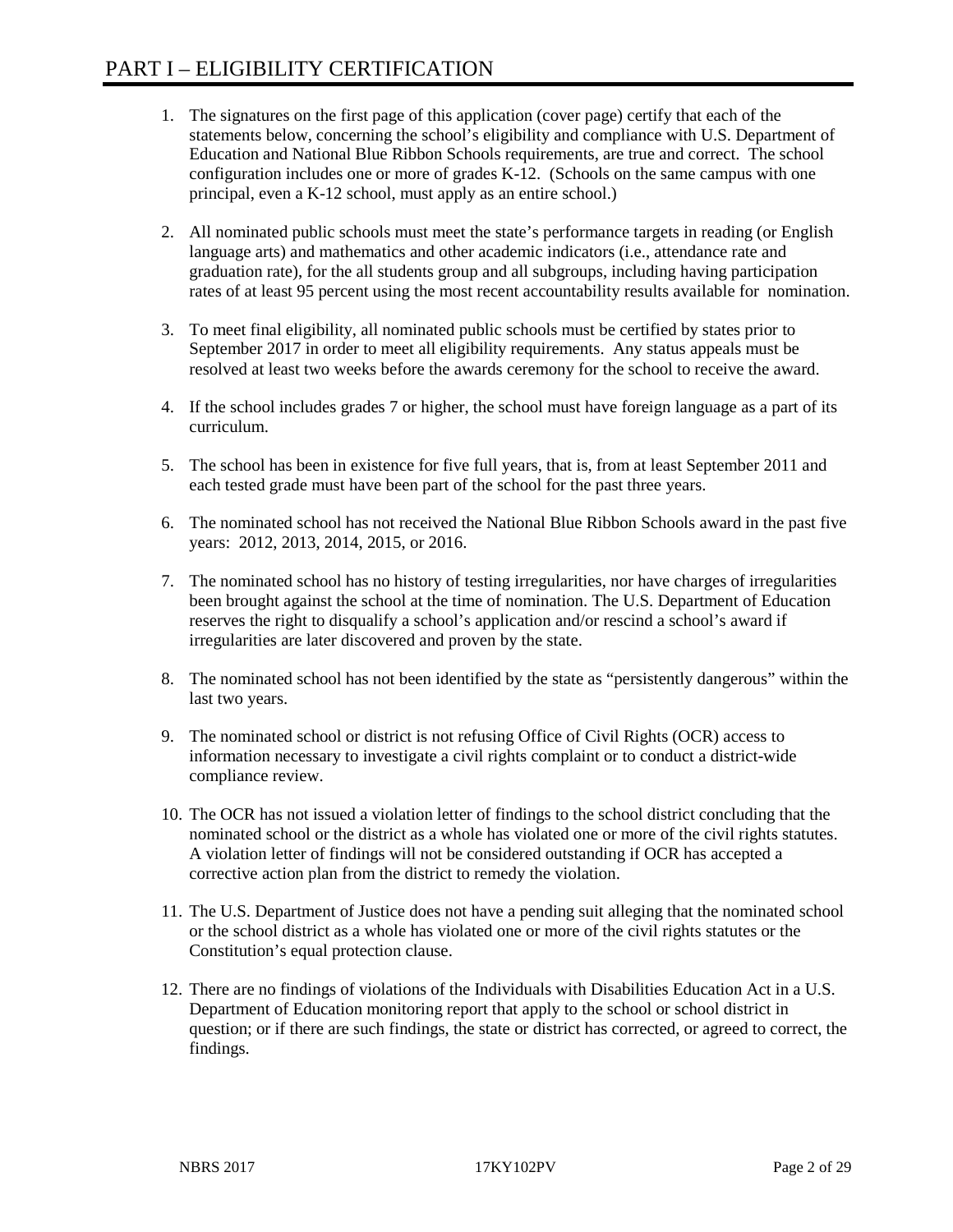#### **Data should be provided for the most recent school year (2016-2017) unless otherwise stated.**

**DISTRICT** (Question 1 is not applicable to non-public schools)

| -1. | Number of schools in the district<br>(per district designation): | $\underline{0}$ Elementary schools (includes K-8)<br>0 Middle/Junior high schools |
|-----|------------------------------------------------------------------|-----------------------------------------------------------------------------------|
|     |                                                                  | 0 High schools                                                                    |
|     |                                                                  | $0 K-12$ schools                                                                  |

0 TOTAL

**SCHOOL** (To be completed by all schools)

2. Category that best describes the area where the school is located:

[X] Urban or large central city [ ] Suburban with characteristics typical of an urban area

[ ] Suburban

- [ ] Small city or town in a rural area
- [ ] Rural
- 3. Number of students as of October 1, 2016 enrolled at each grade level or its equivalent in applying school:

| Grade                           | # of         | # of Females | <b>Grade Total</b> |
|---------------------------------|--------------|--------------|--------------------|
|                                 | <b>Males</b> |              |                    |
| <b>PreK</b>                     | 30           | 47           | 77                 |
| $\mathbf K$                     | 11           | 20           | 31                 |
| $\mathbf{1}$                    | 22           | 19           | 41                 |
| $\overline{2}$                  | 25           | 24           | 49                 |
| 3                               | 24           | 11           | 35                 |
| 4                               | 32           | 22           | 54                 |
| 5                               | 24           | 21           | 45                 |
| 6                               | 27           | 25           | 52                 |
| 7                               | 25           | 26           | 51                 |
| 8                               | 33           | 18           | 51                 |
| 9                               | 0            | $\theta$     | 0                  |
| 10                              | 0            | 0            | 0                  |
| 11                              | 0            | 0            | 0                  |
| 12 or higher                    | 0            | 0            | 0                  |
| <b>Total</b><br><b>Students</b> | 253          | 233          | 486                |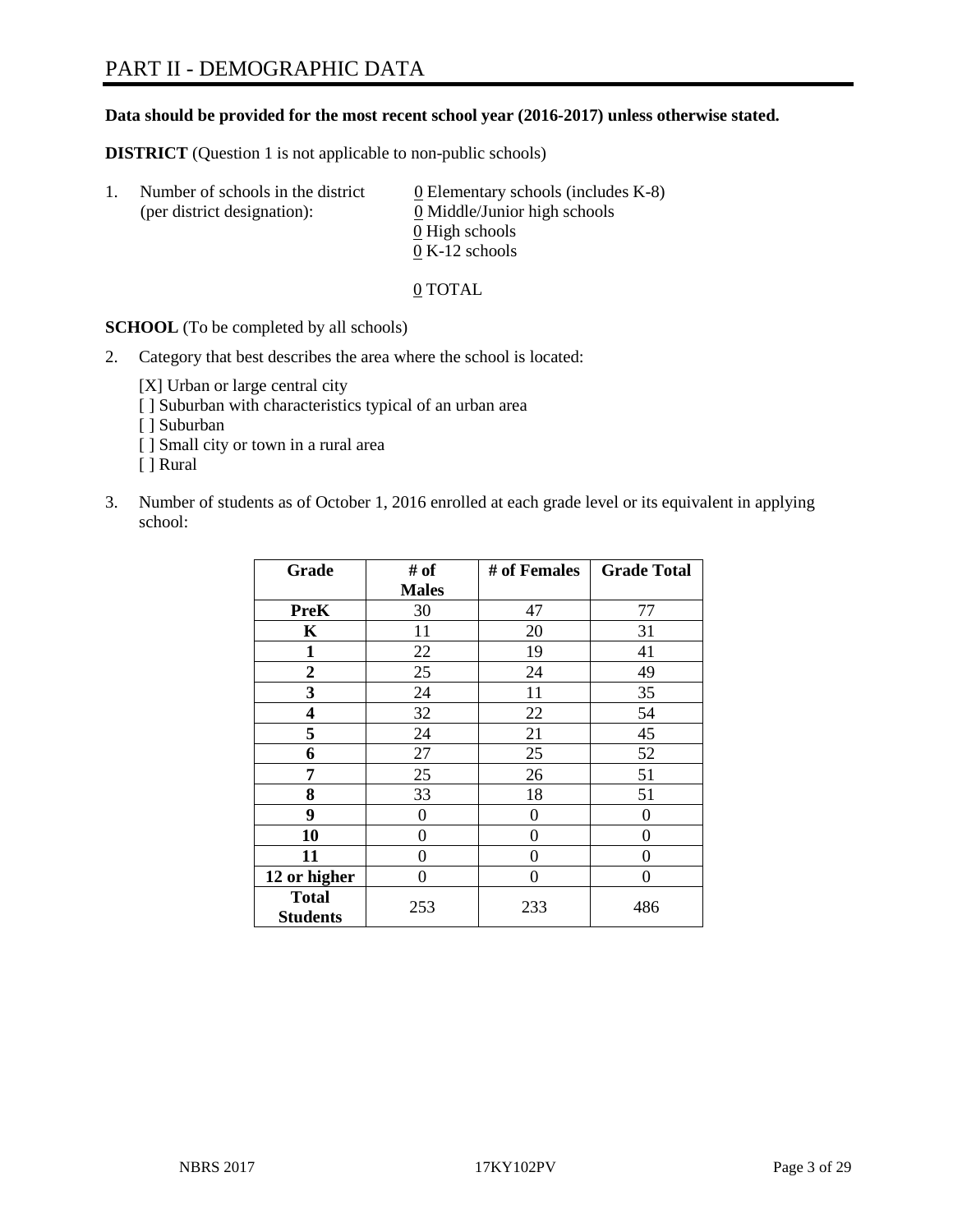the school: 1 % Asian

4. Racial/ethnic composition of  $\qquad 0\%$  American Indian or Alaska Native

- 1 % Black or African American
- 3 % Hispanic or Latino
- 0 % Native Hawaiian or Other Pacific Islander
- 93 % White
- 2 % Two or more races
	- **100 % Total**

(Only these seven standard categories should be used to report the racial/ethnic composition of your school. The Final Guidance on Maintaining, Collecting, and Reporting Racial and Ethnic Data to the U.S. Department of Education published in the October 19, 2007 *Federal Register* provides definitions for each of the seven categories.)

5. Student turnover, or mobility rate, during the 2015 – 2016 school year: 2%

This rate should be calculated using the grid below. The answer to (6) is the mobility rate.

| <b>Steps For Determining Mobility Rate</b>         | Answer |
|----------------------------------------------------|--------|
| $(1)$ Number of students who transferred to        |        |
| the school after October 1, 2015 until the         | 4      |
| end of the 2015-2016 school year                   |        |
| (2) Number of students who transferred             |        |
| <i>from</i> the school after October 1, 2015 until | 6      |
| the end of the 2015-2016 school year               |        |
| (3) Total of all transferred students [sum of      | 10     |
| rows $(1)$ and $(2)$ ]                             |        |
| (4) Total number of students in the school as      | 500    |
| of October 1, 2015                                 |        |
| $(5)$ Total transferred students in row $(3)$      |        |
| divided by total students in row (4)               | 0.020  |
| $(6)$ Amount in row $(5)$ multiplied by 100        | 2      |

6. Specify each non-English language represented in the school (separate languages by commas):

|    | English Language Learners (ELL) in the school:   | $0\%$<br>0 Total number ELL                |
|----|--------------------------------------------------|--------------------------------------------|
|    | Students eligible for free/reduced-priced meals: | 1 %                                        |
|    | Total number students who qualify:               |                                            |
| 8. | Students receiving special education services:   | $1\%$<br>3 Total number of students served |

Indicate below the number of students with disabilities according to conditions designated in the Individuals with Disabilities Education Act. Do not add additional conditions. It is possible that students may be classified in more than one condition.

| 0 Autism                              | 0 Orthopedic Impairment                 |
|---------------------------------------|-----------------------------------------|
| 0 Deafness                            | 1 Other Health Impaired                 |
| 0 Deaf-Blindness                      | 18 Specific Learning Disability         |
| 0 Emotional Disturbance               | 15 Speech or Language Impairment        |
| 1 Hearing Impairment                  | 0 Traumatic Brain Injury                |
| 0 Mental Retardation                  | 1 Visual Impairment Including Blindness |
| $\underline{0}$ Multiple Disabilities | <b>0</b> Developmentally Delayed        |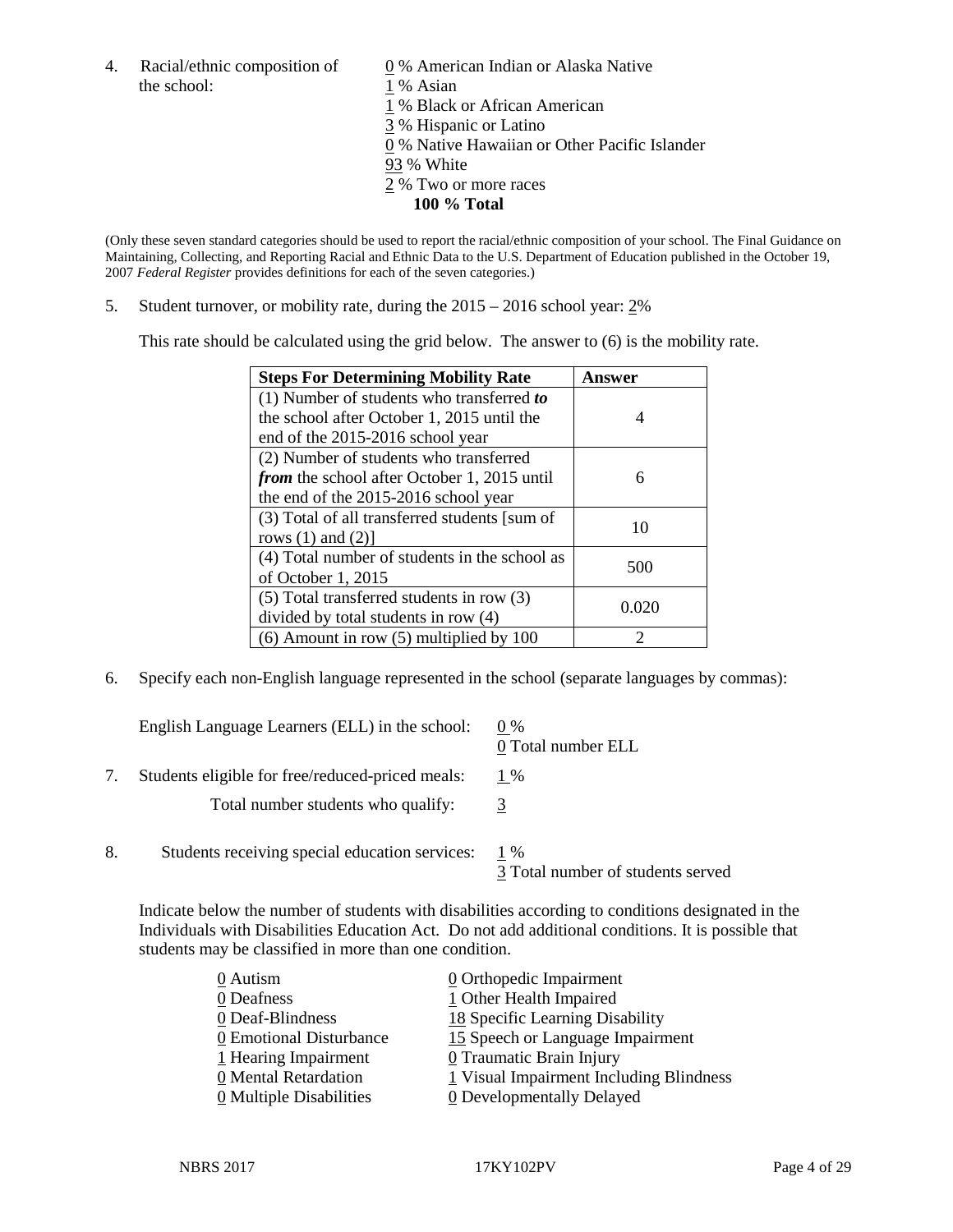- 9. Number of years the principal has been in her/his position at this school: 2
- 10. Use Full-Time Equivalents (FTEs), rounded to nearest whole numeral, to indicate the number of school staff in each of the categories below:

|                                        | <b>Number of Staff</b> |
|----------------------------------------|------------------------|
| Administrators                         | 3                      |
| Classroom teachers including those     |                        |
| teaching high school specialty         | 23                     |
| subjects                               |                        |
| Resource teachers/specialists/coaches  |                        |
| e.g., reading, math, science, special  | 7                      |
| education, enrichment, technology,     |                        |
| art, music, physical education, etc.   |                        |
| Paraprofessionals under the            |                        |
| supervision of a licensed professional | $\mathfrak{D}$         |
| supporting single, group, or classroom |                        |
| students.                              |                        |
| Student support personnel              |                        |
| e.g., guidance counselors, behavior    |                        |
| interventionists, mental/physical      |                        |
| health service providers,              |                        |
| psychologists, family engagement       |                        |
| liaisons, career/college attainment    |                        |
| coaches, etc.                          |                        |

- 11. Average student-classroom teacher ratio, that is, the number of students in the school divided by the FTE of classroom teachers, e.g., 22:1 21:1
- 12. Show daily student attendance rates. Only high schools need to supply yearly graduation rates.

| <b>Required Information</b> | 2015-2016 | 2014-2015   2013-2014 |     | 2012-2013 | 2011-2012 |
|-----------------------------|-----------|-----------------------|-----|-----------|-----------|
| Daily student attendance    | 97%       | 97%                   | 97% | 97%       | 96%       |
| High school graduation rate | 9%        | 0%                    | 0%  | 9%        | 0%        |

#### 13. **For high schools only, that is, schools ending in grade 12 or higher.**

Show percentages to indicate the post-secondary status of students who graduated in Spring 2016.

| <b>Post-Secondary Status</b>                  |    |
|-----------------------------------------------|----|
| Graduating class size                         |    |
| Enrolled in a 4-year college or university    | 0% |
| Enrolled in a community college               | 0% |
| Enrolled in career/technical training program | 0% |
| Found employment                              | 0% |
| Joined the military or other public service   | 0% |
| )ther                                         | 0% |

14. Indicate whether your school has previously received a National Blue Ribbon Schools award. Yes X No

If yes, select the year in which your school received the award. 2005

15. In a couple of sentences, provide the school's mission or vision statement.

Christ the King School develops Character, Knowledge, and Spirit in its students and community by living the Catholic faith through sharing the sacraments, promoting academic excellence, and engaging in service.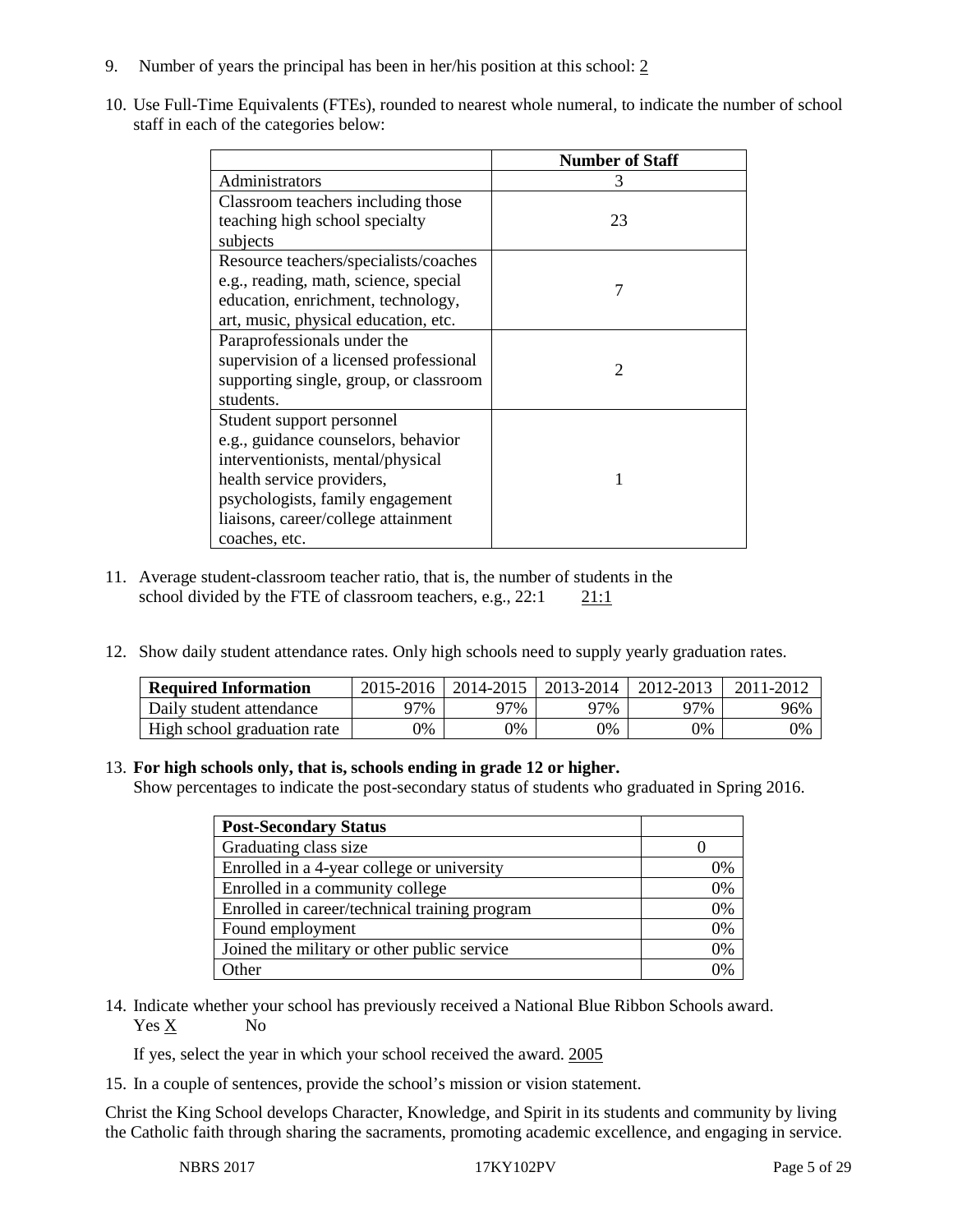## PART III – SUMMARY

Christ the King School opened its doors to the community in 1951 and is the largest Catholic elementary school in Lexington, Kentucky, consisting of preschool (two-year-olds) through eighth grade. We gained Blue Ribbon status in 2005, and over the last several years have grown to an average of 500 students. Christ the King is located in the Lexington urban area within two miles of the University of Kentucky campus. Our school has less than one percent free and reduced lunch. Our population is 96% Catholic and 93% Caucasian. Christ the King School has grown in our preschool program.

Christ the King School is a parochial school in the Diocese of Lexington, which is led by Bishop John Stowe. The church rector, Father Paul Prabell, is head of the Christ the King Parish, which includes the Cathedral and the School. The Diocese of Lexington has an interim educational superintendent, Mr. George Pressey. Mrs. Paula Smith is the school principal, assisted by an administrative staff and a school council. The administration includes two assistant principals, which are identified as a Dean of Faculty and a Dean of Students. We also have a guidance counselor, two instructional specialists, one reading specialist, a parttime director of advancement, a business manager, an IT administrator, and an administrative assistant. Christ the King School employs thirty-three teachers, and has two homerooms per grade level. We have teaching assistants in preschool through third grade.

The Mission Statement of the school is "Christ the King School develops Character, Knowledge, and Spirit in its students and community by living the Catholic faith through sharing the sacraments, promoting academic excellence, and engaging in service." The FAITH Guidelines help reinforce the teachings of the Catholic Church and support our student behavioral expectations. They are: Find Christ in others; Accept responsibility; Inspire integrity & honesty; Treat others with dignity & respect; Honor God, yourself & others.

The school puts great emphasis on the religious and moral education of its students. Teachers continually strive to integrate religion and stewardship in the daily lives of the students and in all areas of the curriculum. Guidance classes focus on healthy living, stewardship, and living out the Catholic faith. With over twenty local and international organizations a year impacted by our students' stewardship activities, it is clear that we are a school focused on service. Our middle school House System supports this effort by providing a variety of stewardship opportunities.

Christ the King School is accredited through AdvancED, formerly known as SACS (South Association of Colleges and Schools), and the Kentucky Non-Public School Commission. The school's strengths identified during the AdvancED review in 2010 were Catholic identity, leadership, and instruction. The commendations of our 2015 accreditation review were our comprehensive student support system, which includes a formal advising structure so that each middle school student has an adult advocate; our engagement of families in their children's education by communicating their children's learning progress; and our technology infrastructure and support of teaching and learning.

The school has grown greatly in its use of technology. For faculty, staff and students, we have a virtual desktop infrastructure. Particularly for faculty, this has allowed easy access to all files and programs at school and from home. Centralized management of the virtual desktops allows our IT administrator to accomplish more technology wise. We launched a 1:1 iPad program for middle school in 2012. The middle school received new iPads last school year (2015-16), allowing reallocation of our original iPads among the elementary grades, which are now at a 1:1 ratio in grades three through five. Second grade is at a 2:1 ratio, and all other elementary classrooms, including preschool, having five or more iPads to use in classroom centers. Almost all other classrooms have Smartboards and/or projectors, as well as voice enhancement systems for the teachers.

Strategic plans of the school take direction from the AdvancED accreditation recommendations, which were to develop a stronger vision statement and to vertically align the curriculum. The CKS leadership team and school council have worked to develop the vision statement: "Living the Catholic faith in a global society."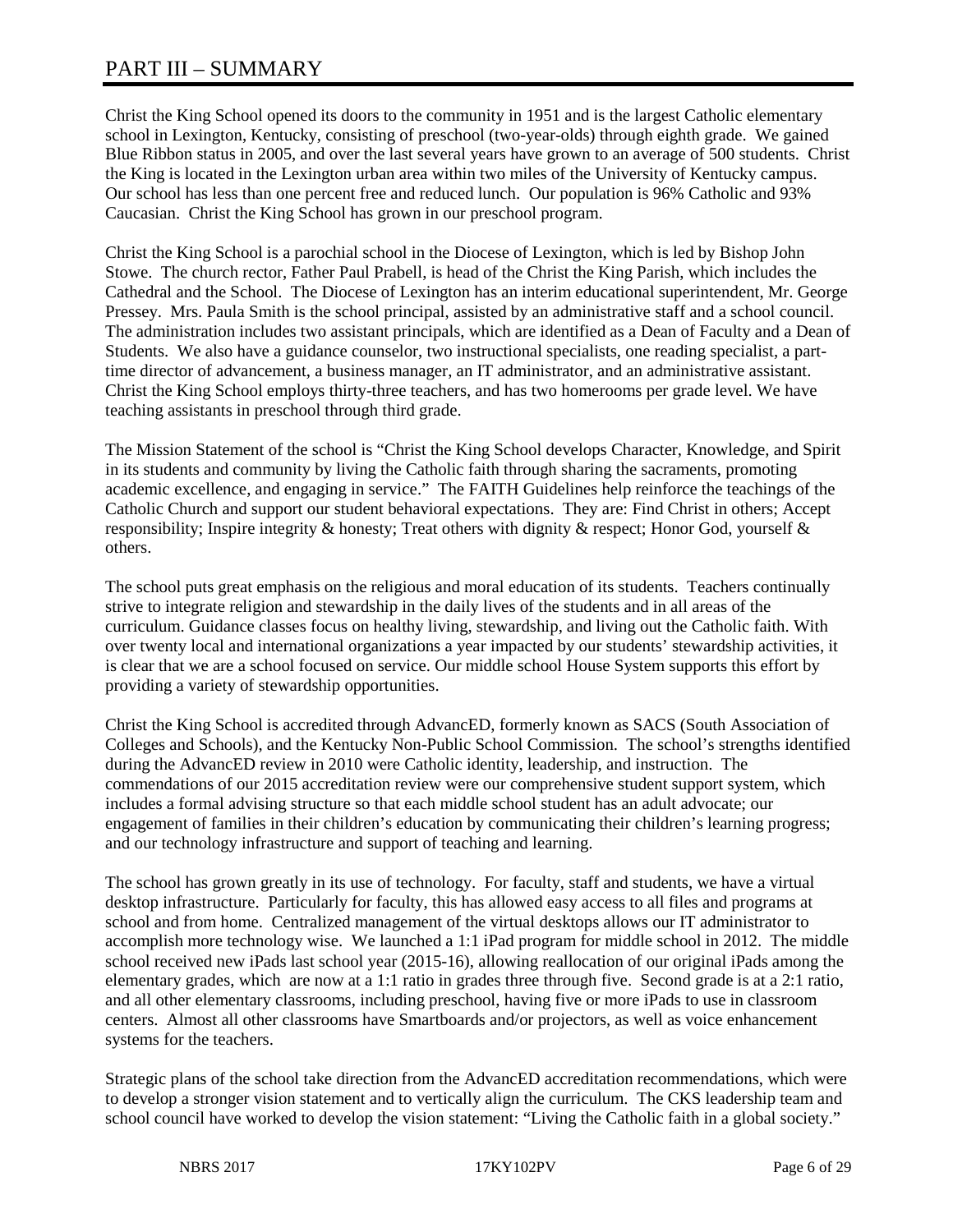The school has also been working on curriculum development. Our alignment began with the Common Core Standards and the Archdiocese of Louisville curriculum, which includes religious education. The social studies and math curriculum have been vertically aligned. We are reviewing language arts and science at this time.

The school surveys faculty, parents, and students regularly, and on a variety of topics. As a result of the surveys and talks with parents, additional goals were established, including the continuing development of our gifted program, the creation of a 1:1 technology program for grades four through eight, and the strengthening of our math program.The ACE gifted program started in the fourth and fifth grades, and has now been expanded into the middle school grades. We have additional teachers to assist with our math program in order to provide differentiation of instruction. Grades four through eight now have three sections of math, and geometry is offered to our eighth grade students. This allows us to provide more individualized instruction.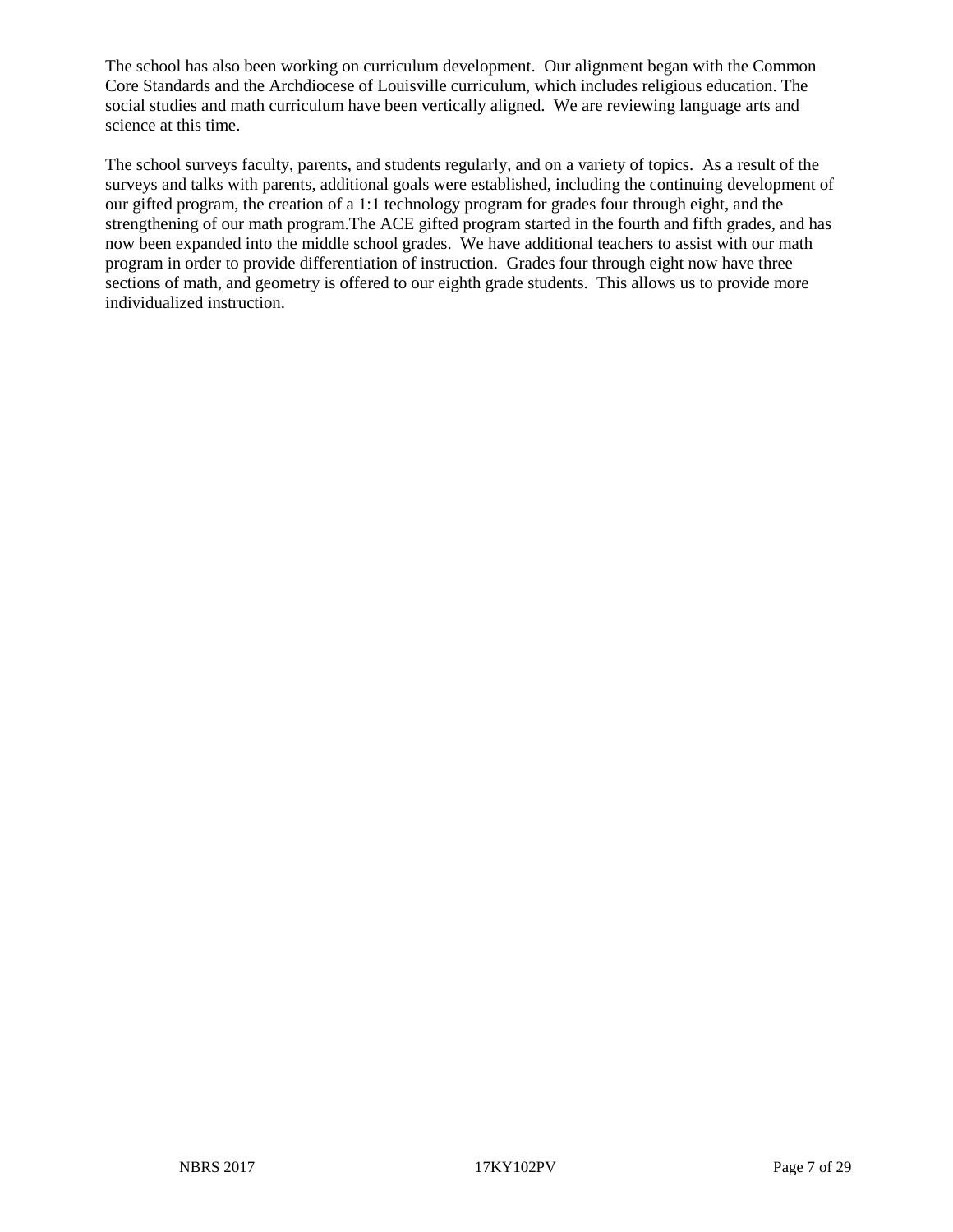### **1. Core Curriculum:**

Christ the King School uses the Common Core State Standards as its framework for standards in math and ELA. Those standards are embedded within our core curricular classes. Students acquire foundational skills through instruction driven by those standards and other beneficial resources to promote successful student achievement. CKS believes a student learns to proficiency and beyond when instruction takes a multisensory approach.

The overall benefits of preschool have been well-documented, but the Christ the King preschool teachers agree that having a preschool program within our school allows for a smooth transition into kindergarten; a sense of community where students can interact with various age levels; and the development of a strong faith-based education. The primary focus of our preschool is to teach emerging and early readiness skills necessary for success in kindergarten.

Preschool students are introduced to upper- and lower-case letters. They work on letter recognition, letter formation, and letter sounds. Language arts centers, games, and stories are used to facilitate learning. Preschool students work on math skills, such as making patterns, identifying shapes, number recognition, and making one-to-one correspondence. In addition, preschool students work on fine and gross motor skills.

Within primary grades, CKS uses Phonics Dance as its foundation for teaching phonics. Students are taught letter/sound recognition, phonetic word blending skills, digraphs, blends, and short and long vowel sounds. Teachers use the Journey series for teaching reading standards, pulling in other resources to supplement where necessary. As students enter first grade, they begin to participate in guided, shared, and self-selected reading blocks. Teachers use literacy centers and stations whose purpose is skill reinforcement. Within these centers, you will find students working on class iPads either to reinforce skills or to prepare projects using a variety of apps.

As students enter intermediate and middle school grades, they begin to work within flexible groups to further individualize language arts instruction. They are paired with other students with a similar Lexile level. This allows every student the opportunity to read fluently in order to excel in comprehension and other grade-level standards. At times, students read high-interest novels as a class. Writing, spelling, and vocabulary instruction are embedded within units of literature, with separate instruction occurring to satisfy other required standards. For example, students use Wordly Wise to assist with vocabulary development. The Six Traits of Writing is used to produce proficient writers and offer consistency among grade levels. You will observe students writing expository, narrative, persuasive or argumentative pieces as an extension of a literature unit.

Our math curriculum in both primary and intermediate follows a spiraling approach through the use of the Everyday Math program. Instruction is driven by Common Core math standards with concepts being introduced and taught to mastery by consistently practicing skills and reteaching. In addition, students in all grade levels use a daily homework program, Simple Solutions, to review skills taught. Beginning at grade four, an additional math section is offered to allow for further differentiation. Students are not assigned to one specific math group, but are offered instruction based on their pre-assessment data. This allows teachers to instruct for mastery and beyond, meeting students at their readiness levels. At the middle school level, students are grouped into math classes based on a predetermined set of criteria focused on criterion-based assessments, standardized assessments, formative assessments, grades, and teacher recommendations.

The CKS science curriculum within the primary grades is standards-driven. Both the elementary and middle school science curriculum are driven by the Next Generation Science Standards (NGSS). Students experience hands-on opportunities using FOSS kits and other teacher-developed lessons to supplement their instruction. These kits offer a multi-sensory approach to learning concepts. Middle school students also use a hands-on approach, utilizing resources from CPO Science, FOSS kits, Vernier and Prentice-Hall Science Explorer. They are provided with lab experiences to reinforce the concepts taught. Fifth and eighth grade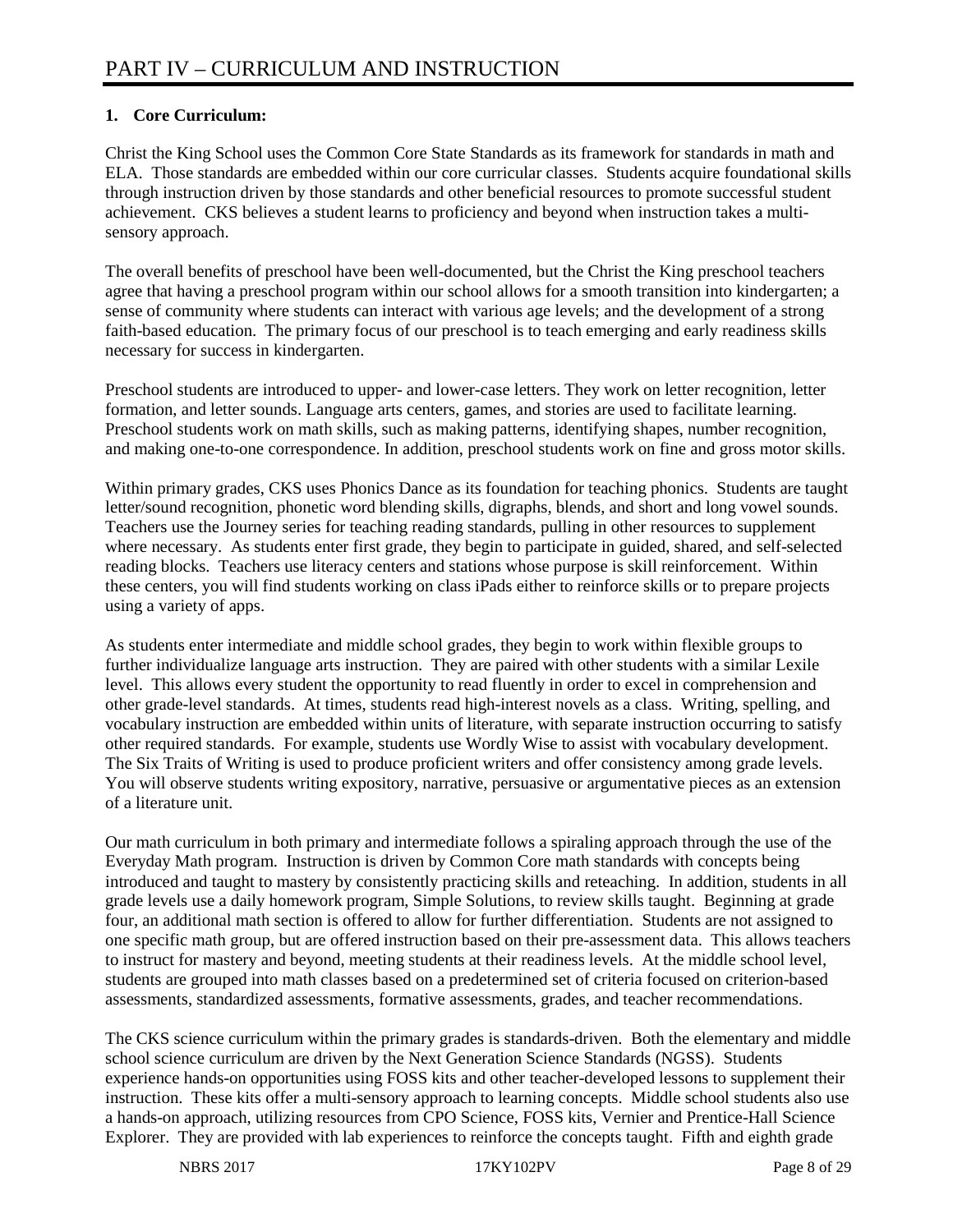students participate in the Science Fair to allow them the opportunity to apply content knowledge via the scientific method.

The social studies/history curriculum framework is aligned to the Kentucky Academic Expectations and Core Content Standards. Students are taught how to be productive, caring citizens who have an obligation to serve others. This is achieved through the use of service projects adopted by each grade level. In addition, teachers use the Harcourt Brace series to support their instruction. Students are engaged in roleplaying and project-based learning to apply concepts. For example, a recent second grade class "boarded" the Mayflower to experience the conditions much like those of the Pilgrims. Middle school students are introduced to The History Alive! materials which are designed to deal with topics objectively, respectfully, and in accordance with set standards.

CKS students receive Religious instruction on a daily basis and attend Mass once per week. We teach Religion through example, weekly adoration time, sacramental preparation, and a curriculum infused with faith. We offer a climate and approach to discipline based on the Ten Commandments and the virtues, and our own FAITH guidelines.

Most recently, CKS has sought to align its curriculum vertically with the implementation of a pacing guide which will serve to develop a larger curriculum map. Currently, teachers are working to complete a yearlong writing plan to ensure that students are offered a variety of narrative, expository, and persuasive writing opportunities. The multi-sensory approach to learning in core content subjects offers an individualized learning experience for each student. The intent is that diverse student learners will be more successful with the utilization of this approach.

#### **2. Other Curriculum Areas:**

Students are offered a variety of special and elective opportunities at each grade level. The goal of specials classes is to serve as an extension of the regular curriculum and/or offer additional support for the development of all students. Christ the King School's mission is to develop well-rounded students who become productive, critical-thinking citizens who can participate in a global society.

We have most recently implemented a program called Minds-In-Motion developed by Candace Meyer. Beginning in preschool and continuing throughout early primary grades, students visit our Minds-In-Motion maze which focuses on stimulating the brain through sensory processing activities. Meyer's research indicates that students will reach their full potential when all sensory systems are working together. The vestibular system lies at the core of this development; therefore, students are offered a variety of activities to develop that system, allowing them to be in a balanced state, which increases academic achievement.

Physical education is offered to every student on a bi-weekly basis. Weaved into this curriculum is the further development of the sensory system, including fine and gross motor skills. The physical education curriculum meets the National and State Standards of Physical Education Instruction and NASPE content standards, and follows Christ the King's FAITH guidelines.

In primary grades, art students become aware that all of their talents are a gift from God. They learn to use the art room and its equipment and supplies in a safe manner. They are introduced to the Elements of Art in a simple context to start the building process. Intermediate art classes continue to build on the elements and principles of design. Students in middle school are offered an art class to continue to build their skills while incorporating the elements and principles of design in their work; craftsmanship is improved upon, and multiple mediums are used. Students continue to study both past and present artists to allow for the appreciation of varying styles. Student artwork is displayed so that the talent of our students may be appreciated by the entire school.

Christ the King School is in compliance with the program's foreign language requirements. Spanish is offered as a foreign language to students beginning in preschool, and our middle school students (grades 6- 8) receive forty-five minutes of Spanish instruction three times per week throughout the school year. The Spanish program is created with a two-year, alternating curriculum. Students also learn about Spanish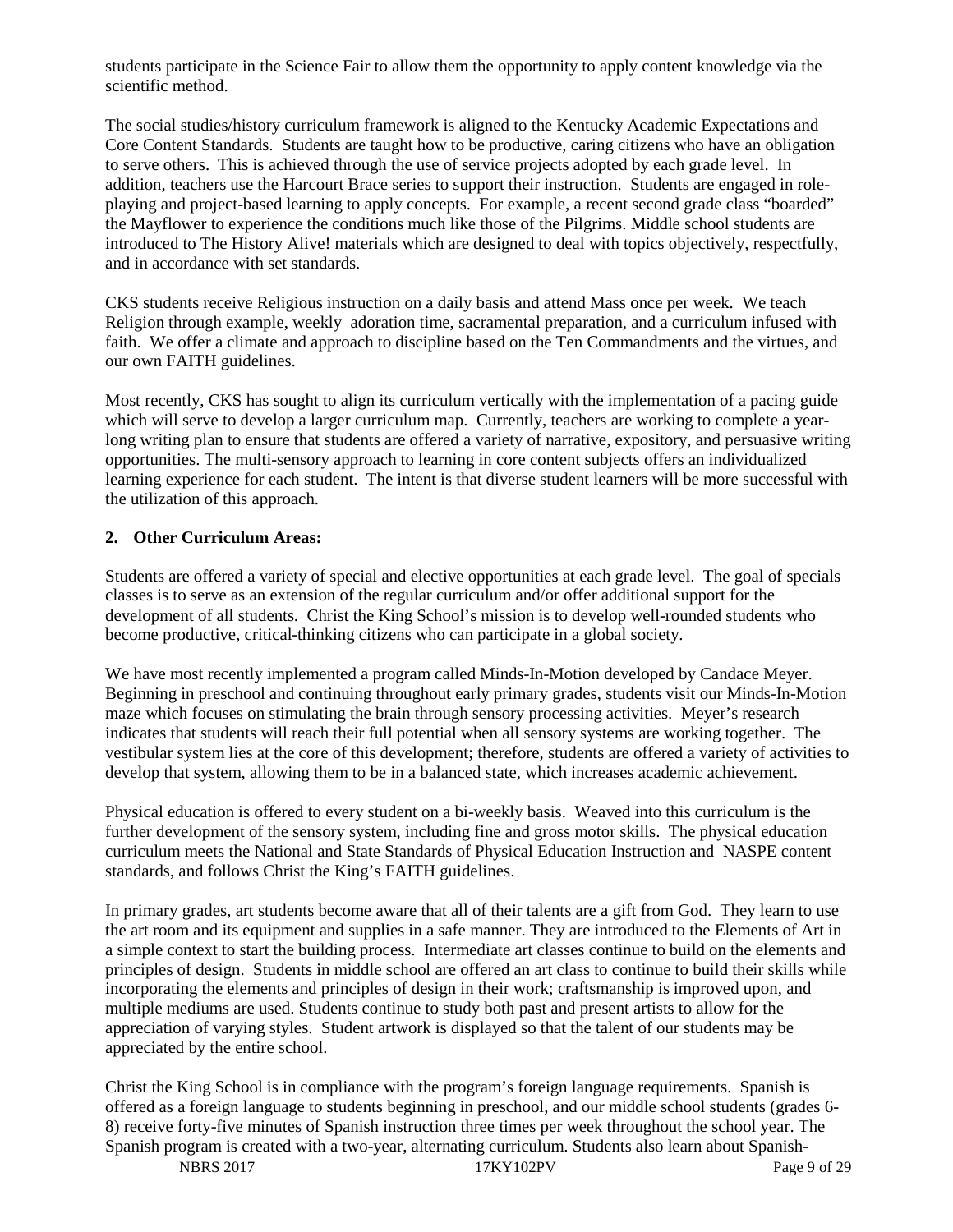speaking countries and their cultures. The language is introduced through songs, games, and multi-sensory and hands-on activities to reach different types of learning styles.

Christ the King School understands the importance of introducing children to music at an early age. Students begin their music education in preschool. As students continue their educational path, they embark upon expressing themselves through a wide array of musical activities to ensure a holistic music education, as set forth by the National Standards for Music Education. Preschool students meet once per week with primary and intermediate meeting twice. Middle school students are offered a Music Exploration class, which is a three-tier course with an emphasis on Music History. Sixth graders begin an in-depth study of music of Ancient Greece, the Middle Ages, and the Renaissance. Seventh grade students continue with the Baroque and Classical periods, and eighth graders complete the timeline with music of the Romantic and Twentieth Century. The study of each time-period is linked to significant historical events that correspond to our musical studies. Using guided questions and notes, students use inference skills to aid them in their understanding of the progression of music throughout history.

The Christ the King band and chorus programs begin in fifth grade and include four ensembles grouped by grade level. The middle school bands and chorus have four performance opportunities each year. Students in the band programs are learning the skills necessary to play and perform on their chosen instruments. They are introduced to a wide variety of musical styles and genres through the varied music literature studied and performed in class. Students also are pursuing musical opportunities outside of the classroom, including district and collegiate honor bands and the annual KMEA Solo and Ensemble festivals.

Students attend a technology class beginning in kindergarten. The curriculum begins with the basics of utilizing available equipment, then moves toward keyboarding techniques. As they progress through intermediate grades, students begin to develop presentations with software such as Word and PowerPoint. Beginning in fifth grade, they dive into film editing to prepare them for the 1:1 iPad initiative at the middle school level. This ensures that instruction is focused on the development of content using previously mastered skills.

Catechesis of the Good Shepherd is a religious education experience inspired by the philosophy of Dr. Maria Montessori. Children in preschool through first grade take part in this class regularly to learn stories of the Bible and parts of the Mass.

#### **3. Instructional Methods, Interventions, and Assessments:**

Christ the King School offers a rigorous curriculum to prepare 21st century learners. Teachers use a standards-based approach when planning, and utilize the Common Core Standards as a framework. A variety of instructional strategies are implemented to provide for all types of learners. Teachers offer differentiated instruction using visual, auditory, kinesthetic, and tactile experiences. This opportunity allows students a multi-sensory approach to learning. In addition, students are grouped based on pre-assessment, standardized, and normed data in order to meet individual student needs.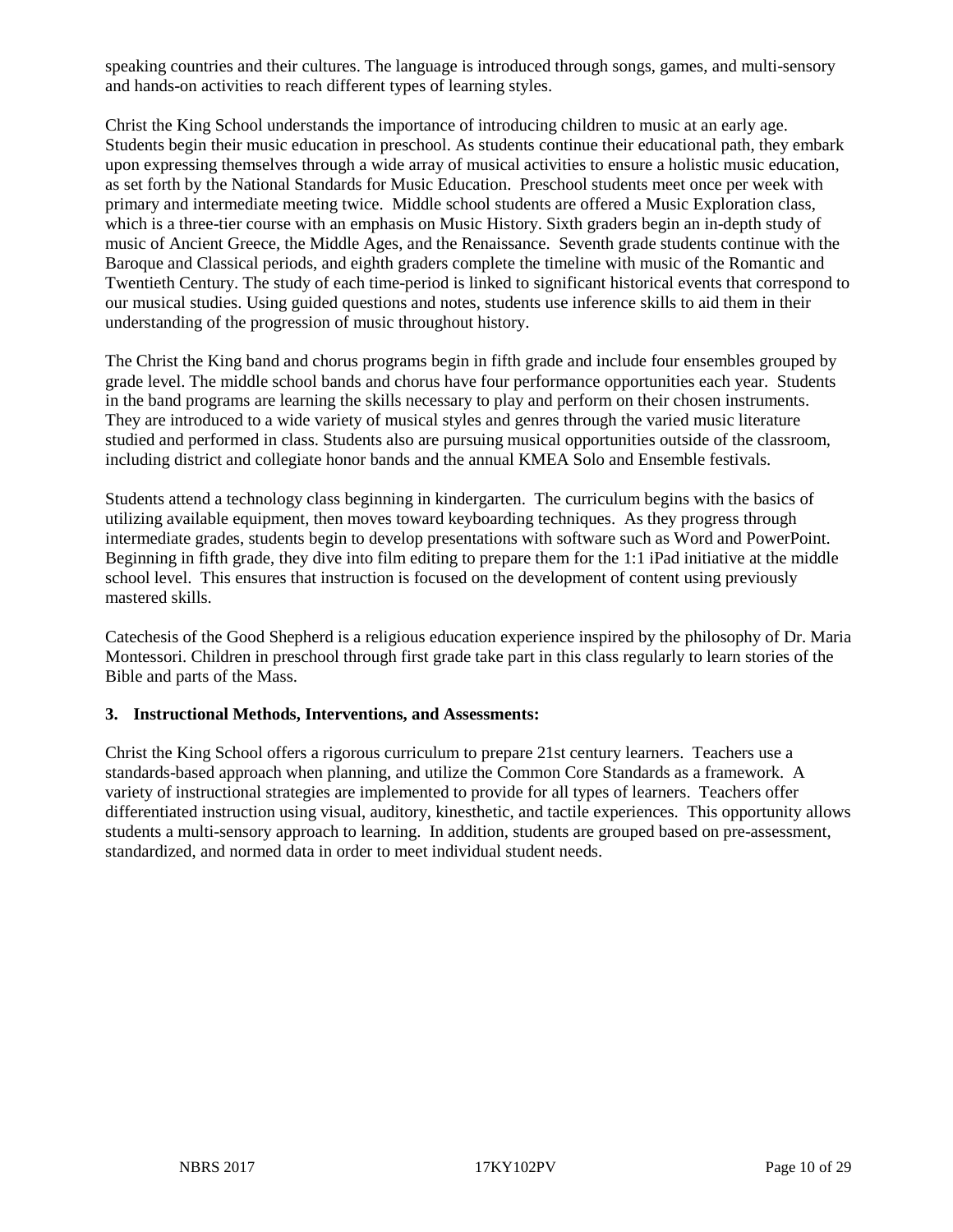the data to make instructional decisions. MAP assesses each student on a specific, skills-based continuum, which allows for grouping them based on readiness. In addition, MAP is used to target students for intervention and other academic placements.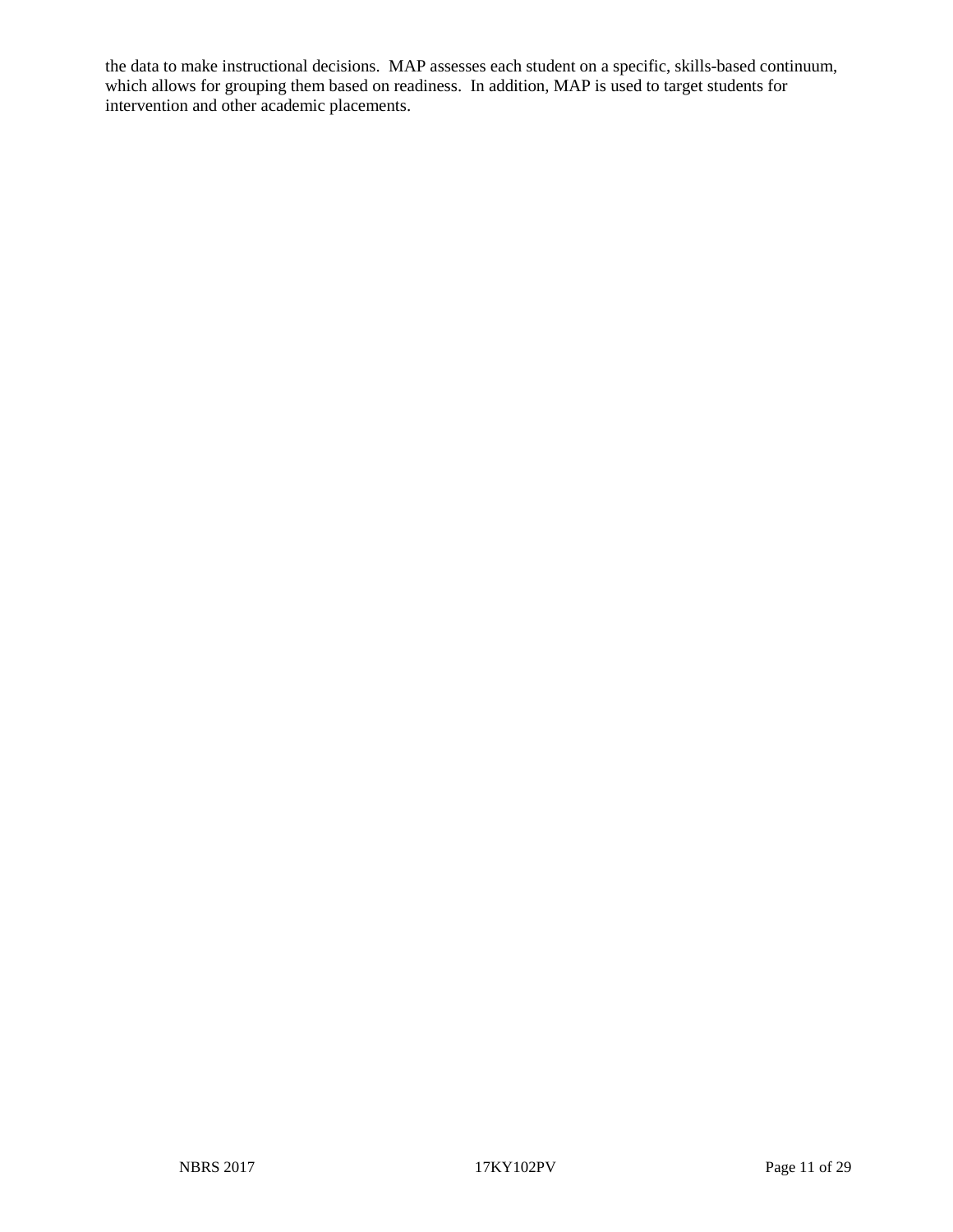#### **1. School Climate/Culture:**

The students of Christ the King School are engaged and motivated in a variety of ways. Visitors to our school comment on the hands-on experiences they see as they travel through the building. From children participating in Minds in Motion, to writing their spelling words in chocolate syrup, to decorating the sidewalk with science concepts, to traveling through their "Exploration Stations," engagement is high and learning is fun.

As a preschool through eighth grade school, the older students work in various ways to motivate their younger peers. For example, the fourth graders visit the preschool students and sing Spanish Christmas carols to them. Preschoolers who are learning basic Spanish phrases can see how proficient they can become in just a few years. When our younger students visit the 5th and 8th grade science fair, they see older students putting into action the scientific method that they are beginning to learn. Our preschool and kindergarten students are each paired with a "buddy" in fourth or fifth grade. Their buddies sit with them at Mass, modeling decorum and reverence. As the need arises, the school counselor calls in older students to speak with younger ones struggling with issues ranging from poor sportsmanship to peer conflict. All of these experiences likewise motivate the older students, who begin to see that they are role models for the younger children.

Our environment also supports, engages, and motivates students by meeting their academic needs, whether they are high achievers or otherwise. For those with learning differences in reading, we have our Raising the Bar program offered both during school and as a service after school. Individual teachers offer study hall and after-school help sessions. Our Learning Strategies class provides the support necessary for intermediate and middle school students who need more individualized instruction. Students who are advanced in math have the opportunity to take both algebra and geometry as middle school students. Language arts teachers meet the needs of both advanced and below grade-level readers by utilizing literature circles for students of varying Lexile levels. Gifted middle school students participate in the ACE (Accelerated Curriculum Enrichment) program, and are encouraged to join the Math Team and/or the Academic Team. Students with leadership qualities may develop those skills by serving as House leaders (our House system is described below).

The socio-emotional needs of our students are very important to us. We have a full-time school counselor who visits every class every week to present lessons on peer pressure, kindness, gratitude, forgiveness, tolerance, and related topics appropriate to students' ages. Our counselor also facilitates group sessions for various issues. Individual counseling is provided for students struggling with a variety of personal issues.

We make a special effort to focus on the socio-emotional needs of our young adolescents. Our House system provides middle school students with the opportunity to work together on service projects, to pray together, and to engage in friendly competition with each other. Each House is composed of students in sixth, seventh, and eighth grades. This allows the students to build an identity as middle schoolers, and to develop friendships with students in other grades in a team/familial environment. They build camaraderie in the House in various ways.

Each House is assigned an organization to serve throughout the year, such as The Salvation Army, The Ronald McDonald House, The Catholic Action Center, Refugee Ministries, Christ the King Parish, or a local nursing home. Each month, the Houses work on a project to benefit their assigned organization.

Once a month, Houses also compete against each other in various competitions. These allow the students to practice good sportsmanship while getting to play with students they don't typically spend time with on a given school day.

The teachers assigned to each House serve as advisors to small groups of students within the House. Each month, these advisors review grades with their advisees, discuss academic problems, and help them prepare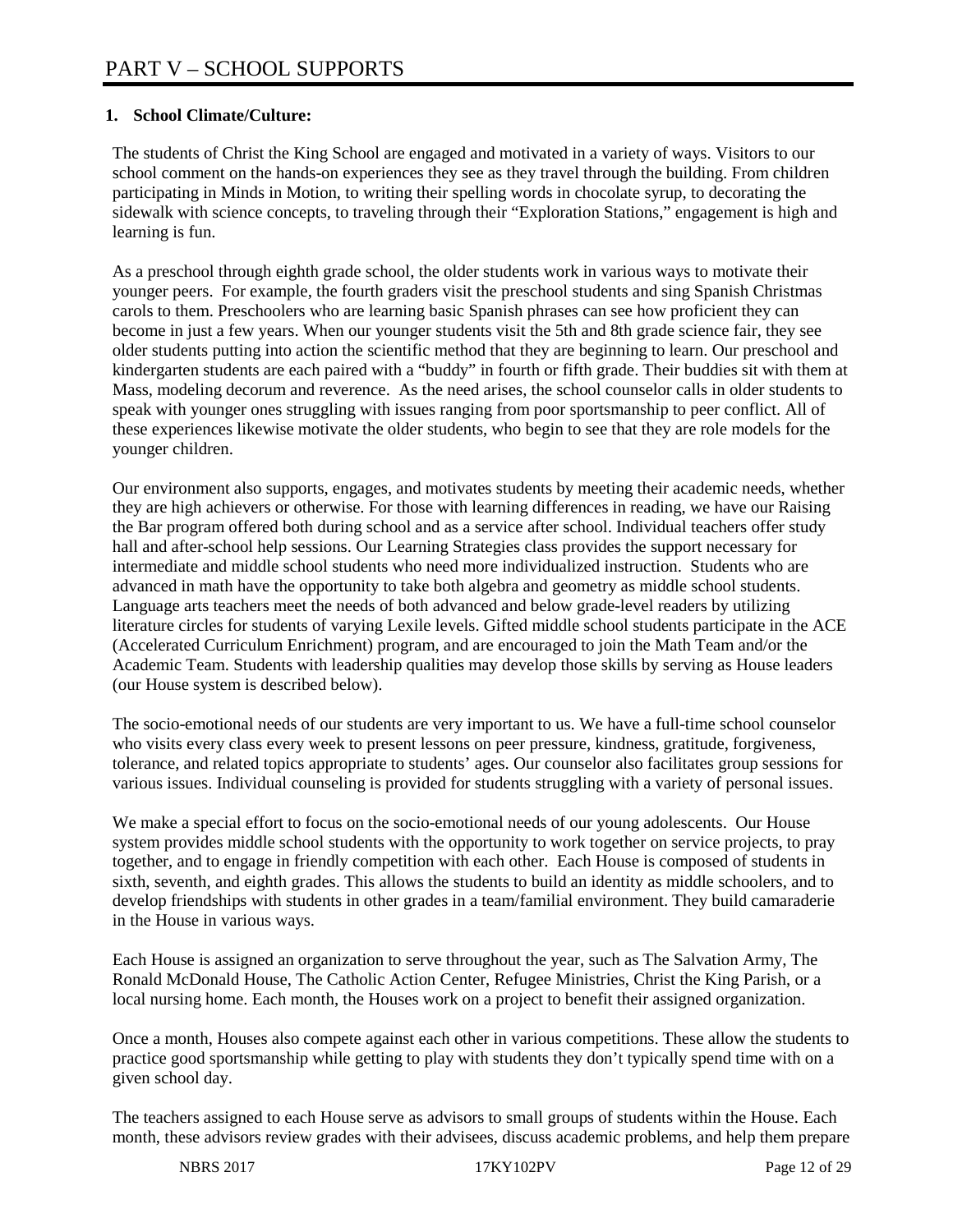for upcoming student-led conferences.

Our Houses are not the only groups engaging in service projects. The service projects the students engage in within their grade levels -- preschool through eighth grade -- are many and varied, including work with local refugee families, nursing homes, homeless shelters, missionaries, domestic violence shelters, needy local schools, food banks, and many others. All are designed to allow our students to gain a larger worldview, advance our mission of Catholic identity, and help students to grow into caring and thoughtful citizens.

Christ the King School is blessed to have a strong and committed faculty with a wide range of experiences and interests. Working with students long after the school day has ended, meeting weekly to collaborate and plan, or grading late into the evenings, our teachers are dedicated. Students and parents hold the CKS faculty in high regard, often seeking advice, volunteering in the classrooms, and providing meals during parent conferences or the annual open house. In the fall of 2015, the principal planned the beginning-ofthe-year staff professional development as a bonding experience, taking the staff on an excursion for several days following a historical trail of Catholics in Kentucky. This trip was a financial investment that paid dividends in building relationships between colleagues and a general feeling of school pride. Teachers share in leadership by serving on committees that drive school decisions; administration and faculty collaborate in long-range planning, instructional and curriculum development, and faith-based stewardship opportunities, to name a few. This ensures we are meeting the academic, social, and emotional needs of our students. There is a strong feeling of job satisfaction at CKS.

#### **2. Engaging Families and Community:**

Christ the King School focuses on developing strong family, school, and community relationships. We begin the school year with our Back to School Blast, which includes Sunday Mass, a meet-and-greet in the classrooms, and a cookout for our families. In addition, CKS offers a special morning for identified students (third and sixth grade) and families in an effort to ease the transition, accompanied at these grade levels. A couple of weeks into the school year, we have our elementary and middle school Back to School Nights, during which parents spend more time getting familiar with their children's teachers and daily schedule.

Our Grandparents Day event is enormously popular and growing every year. During Catholic Schools Week, we have our Arts Fair, which draws a crowd of families to view the children's artwork and hear our band and choir. Another Catholic Schools week event celebrates our parents by honoring them with a special blessing at Mass and a reception. Our monthly speaker series focuses on our school theme, Living the Faith, and students are educated on how to become more involved within their community, and how to live their faith in their chosen vocation. We have reached out to various ethnic groups in our city in order to host guest speakers who educate our students about their country, religion, and culture.

This year we will have our second annual Career Day for our eighth graders. Each eighth grader researches a career of interest to him or her. The school counselor then finds a parent, grandparent, former parent, friend, community member or parishioner working in each field. These individuals then come to our Career Day to be interviewed by the eighth grader interested in their career. The students and faculty are very grateful for the time these community members take to speak with our students, and the community members feel a sense of satisfaction in passing on their knowledge.

In an effort to give back to our community and engage our children in stewardship, Christ the King School provides the opportunity to develop servant leaders. Based on the Corporal Works of Mercy, each grade level has a specific stewardship focus. This allows our students to engage with members of our community, to learn from them, and to serve them. Our students can be found visiting residents of nursing homes; helping with landscaping at a local domestic violence shelter; working with needy elementary schools; stocking shelves at God's Net Food Pantry, serving lunch to the homeless at The Catholic Action Center; cooking food at The Ronald McDonald House; and collecting clothing and money for various other causes throughout the year.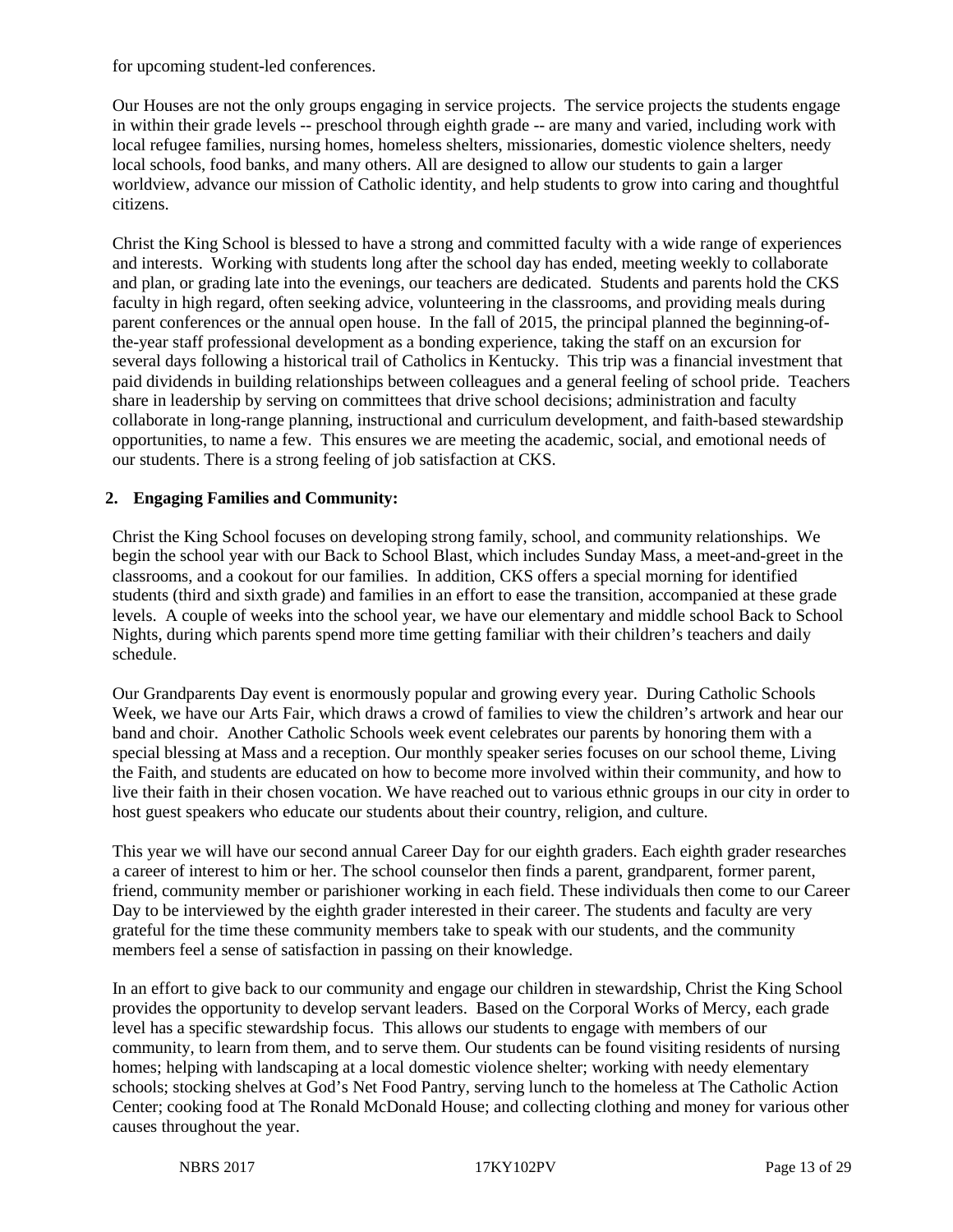As the Cathedral School of the Diocese of Lexington, we have a special responsibility to train our young people well in the Catholic faith and to form Christian leaders who will impact society in a positive way. Ours is not merely a faith-based community; it is a community of faith. Our students attend and serve alongside Parishioners each week, during Mass, making us one in Christ.

What makes us somewhat unique among the other parochial schools in the diocese is our commitment to serve students with learning differences. As a private school, resources are often limited. However, with the support of the larger community, dedicated staff members, parents, and the parish, CKS has created a safety net for our students. We also partner with outside agencies and our LEA (local education agency) to provide additional services for students.

We receive much needed funds from local businesses through sponsorships for our two main fundraising events, Oktoberfest and Big Blue Fling, as well as our middle school House system. Without their support, we would not be able to keep tuition affordable for young, growing families. Our parents support us in so many ways including, but not limited to: volunteering in the areas of fundraising, assisting teachers, PTO activities, and the new family mentoring program.

#### **3. Professional Development:**

As a result of our accreditation and Advanced Ed. report, we tailored a Professional Development plan for our school. The plan focuses on areas for identified growth. Those areas are as follows: formative assessment, student discipline, collaboration, writing skills, differentiation, and curriculum alignment and development. The administrative team has written a goal for each area with evidence to support. Specific school and Title 1 funds have been earmarked for professional development. A specific plan has been submitted to our LEA (local education agency) in order to meet its guidelines for the release of those additional funds.

Teachers have participated in continual MAP professional development in order to analyze data effectively. For example, a team of four teachers traveled to the FUSION conference last summer, with a focus on data analysis. This is of importance, as it allows teachers to individualize and differentiate instruction, which supports student achievement. In addition, a group of faculty members attended a two-day conference on the Six Traits of Writing. Upon return, the Dean of Faculty held a session on the Six Traits, with continuing sessions and support, to equip teachers with the necessary knowledge to produce more proficient writers. Teachers are aligning their writing instruction to Common Core State Standards, focusing on interdisciplinary opportunities. Our goal is that each student understands the language and Six Traits of effective writing. Teachers are also working on a year-long writing plan to launch the Writer's Workshop with a specific focus on each mode of writing.

In the fall of 2016, the entire CKS faculty hosted and took part in a whole-day training on differentiation of instruction. This training was provided by Kim Geddie, a national speaker in the area of student achievement and differentiation. CKS expanded this opportunity to the larger community including other Diocesan schools and local public school districts.

Vertical alignment has been deemed an area of importance to ensure that teachers are teaching grade-level standards. Just as important is the knowledge of standards above and below the identified grade levels. Monthly level meetings continue to allow for collaboration among administration and teachers. During this time, teachers have established a more thorough understanding of standards, and they have begun work on pacing guides for both ELA and math. The pacing guide is a prerequisite to a curriculum map that will contain standards, assessments, and resources. The curriculum map will allow for further proficiency in planning effective, differentiated instruction.

Our Professional Learning Teams are an important component of our faculty's ongoing development. For the 2016-17 year, we have four teams with the following topics: formative assessment, writing instruction, collaboration, and discipline. These teams meet monthly and submit their minutes to the administration.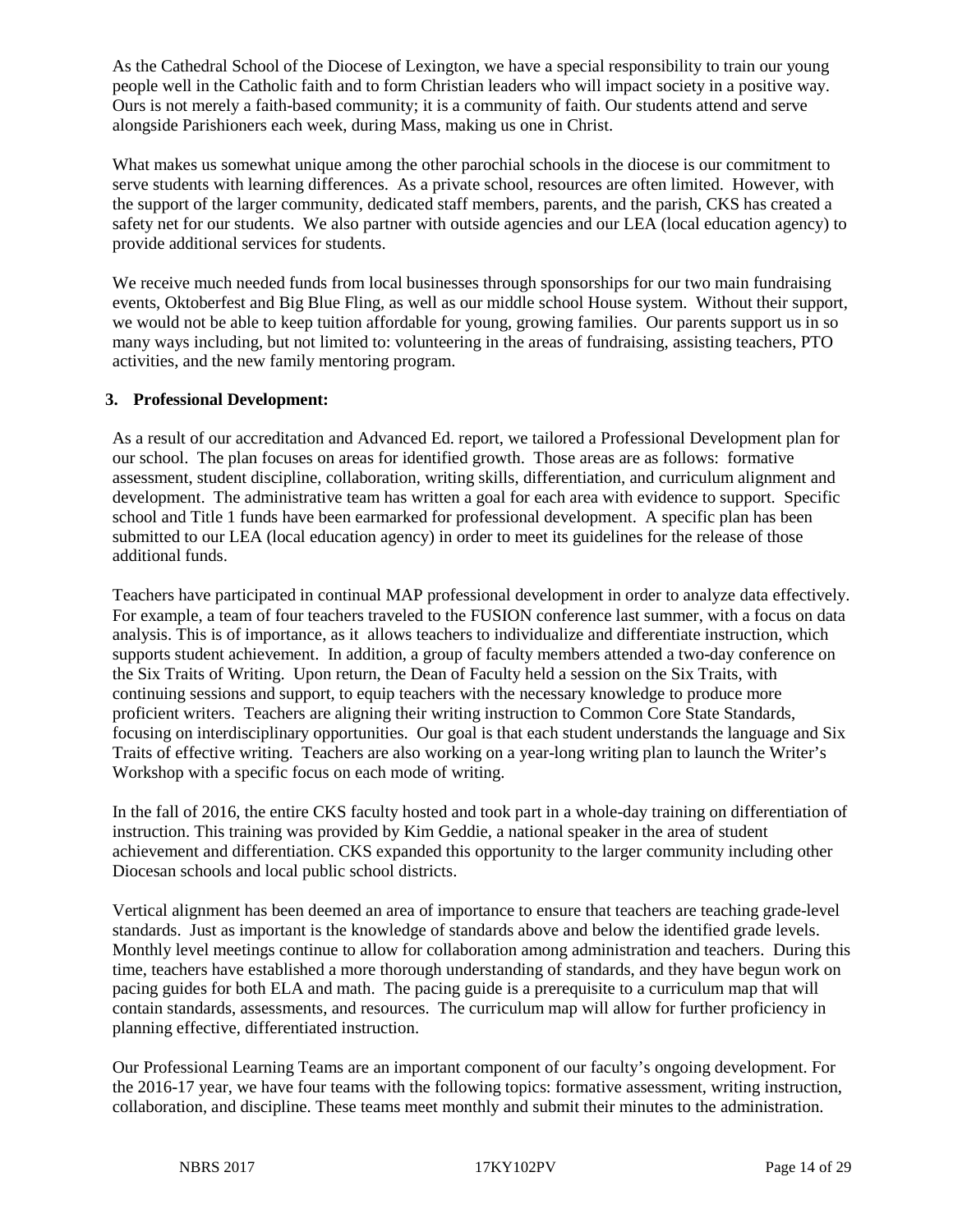The professional development plan is evaluated through a staff survey and by analyzing student assessment data. Using the results from these sources, we monitor the plan and make adjustments where necessary.

#### **4. School Leadership:**

The administration of Christ the King School is made up of a school principal and two assistant principals. The principal is the educational, spiritual, managerial, and community leader of the school. She is accountable to the rector of the Cathedral of Christ the King and the Diocese of Lexington's school superintendent. The principal meets with the other diocesan principals and the superintendent at least four times a year and is evaluated annually.

The principal is an educational leader who promotes the success of all students by advocating, nurturing and sustaining a school culture and instructional programs conducive to student learning and to staff professional growth. By interpreting and using research to guide action plans, she identifies and leads needed change to ensure student achievement, and communicates this to all stakeholders regularly. Most importantly, she facilitates the development, articulation, and implementation of a vision of Catholic education.

Assessment data guides the principal's instructional leadership practice. By focusing on this data, the principal effectively leads the faculty in curriculum development and instructional improvement. Once curricular development and instructional goals are established, she identifies and employs resources to support programs. Two examples include the implementation of Minds in Motion and our dyslexia programs.

As the head of the school, she is a spiritual leader who promotes the faith development of students and faculty, facilitates the building of a Christian community, and exhibits moral and ethical leadership. She develops, communicates, and implements statements of school philosophy and mission that reflect the Catholic character of the school. The principal facilitates moral development of students and staff and integrates Gospel values throughout curriculum and policies. The principal participates with the faculty in faith formation trainings and small group sessions on growing our faith.

The principal is a managerial leader who promotes the success of all students by ensuring management of the organization, operations, and resources for a safe, efficient and effective learning environment. She provides for an orderly and safe school environment, and involves stakeholders, such as the school council and faculty, in decisions involving the school. As an effective school leader, she recognizes, that by establishing relationships with stakeholders, the community becomes stronger and gains valuable resources for the school. This is evident through our relationship with a local orthodontic practice that supports our House system and athletics.

The Dean of Faculty assists in applying a Catholic educational vision to daily activities of the school. She assists with accreditation and the continuous improvement process, and with implementing the school's Professional Development Plan. She plans and organizes professional development for faculty, and supports KTIP requirements. She also assists the principal with observing and evaluating teachers. The Dean of Faculty collaborates with administration and faculty to align curriculum.

The Dean of Students also assists in applying a Catholic educational vision to daily activities of the school. The Dean of Students manages MAP testing administration, analysis, and support. She collaborates with support staff to develop student academic intervention programs. The Dean of Students oversees student discipline and our Crisis Management Plan. She also oversees gifted education, and manages the fulfillment of requirements for the Duke TIP program. She organizes summer programs and camps that take place at the school, and assists the Guidance Counselor with the House system.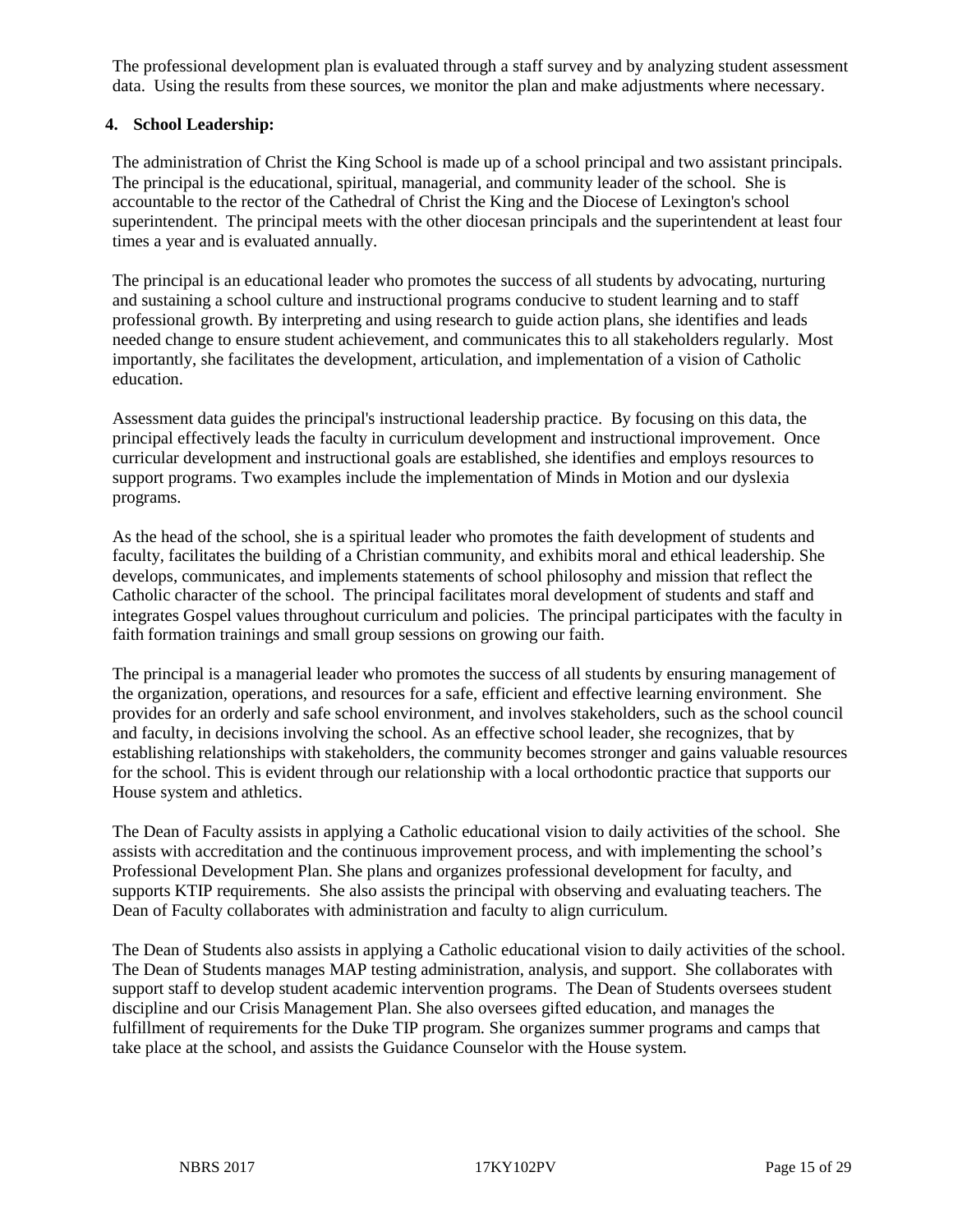Christ the King School is committed to best practices and continued school improvement. The one practice that makes Christ the King so successful is utilizing assessment literacy to guide differentiated instruction. Assessment literacy is the ability to obtain, analyze, and interpret data with the intention of informing instructional practices for improved student learning outcomes (Fullan, 2001). The tiered instructional process is what occurs as a function of the outcomes of the assessments. Tiered instruction represents a model in which the instruction delivered to students varies, and is based on an individual student's academic strengths and weaknesses and growth as measured by a series of formative and summative assessments.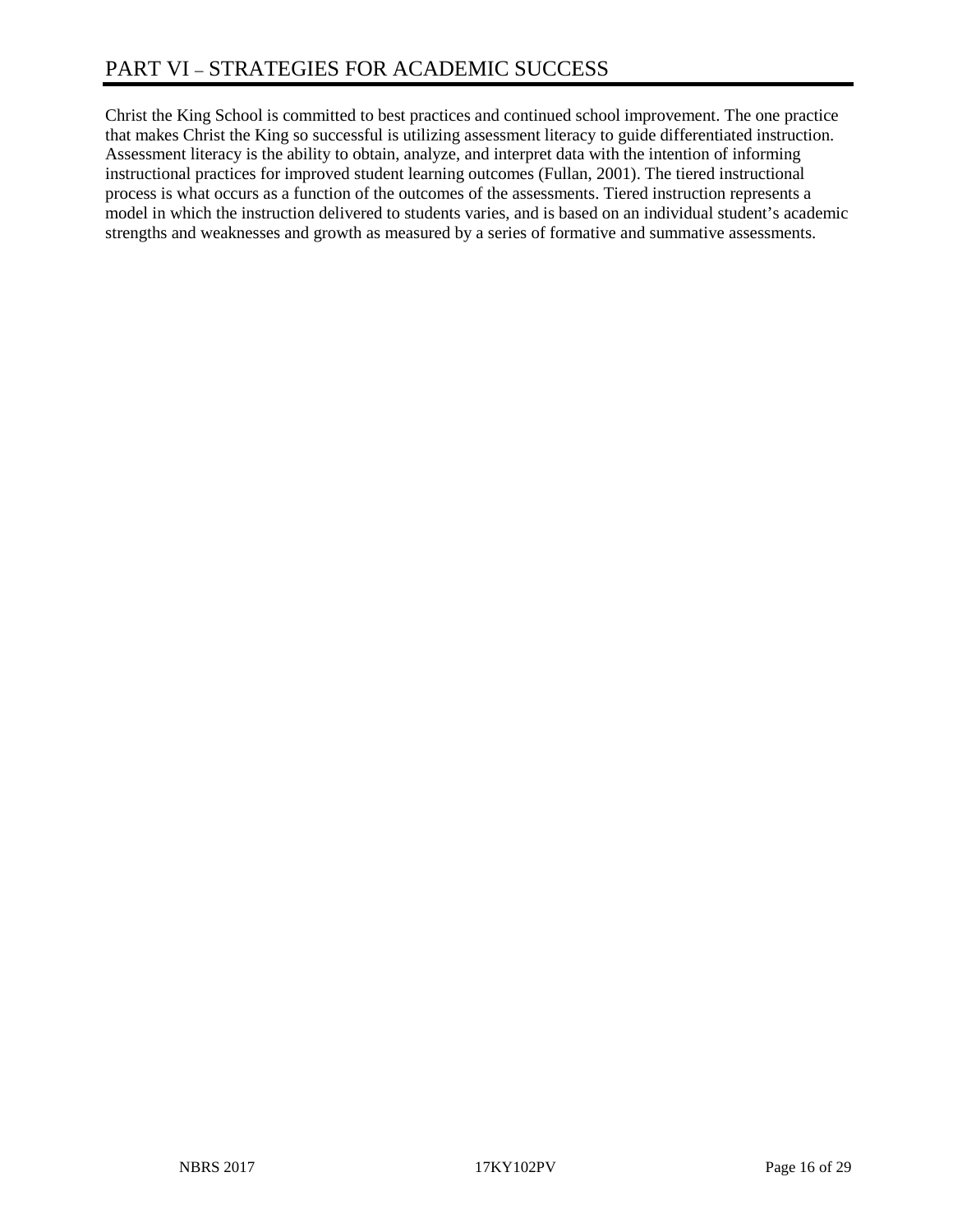## PART VII – NON-PUBLIC SCHOOL INFORMATION

1. Non-public school association(s): Catholic

Identify the religious or independent associations, if any, to which the school belongs. Select the primary association first.

| 2. | Does the school have nonprofit, tax-exempt $(501(c)(3))$ status?                                       | Yes X  | No. |
|----|--------------------------------------------------------------------------------------------------------|--------|-----|
| 3. | What is the educational cost per student?<br>(School budget divided by enrollment)                     | \$8240 |     |
| 4. | What is the average financial aid per student?                                                         | \$2458 |     |
| 5. | What percentage of the annual budget is devoted to<br>scholarship assistance and/or tuition reduction? | 2%     |     |
| 6. | What percentage of the student body receives<br>scholarship assistance, including tuition reduction?   | 6%     |     |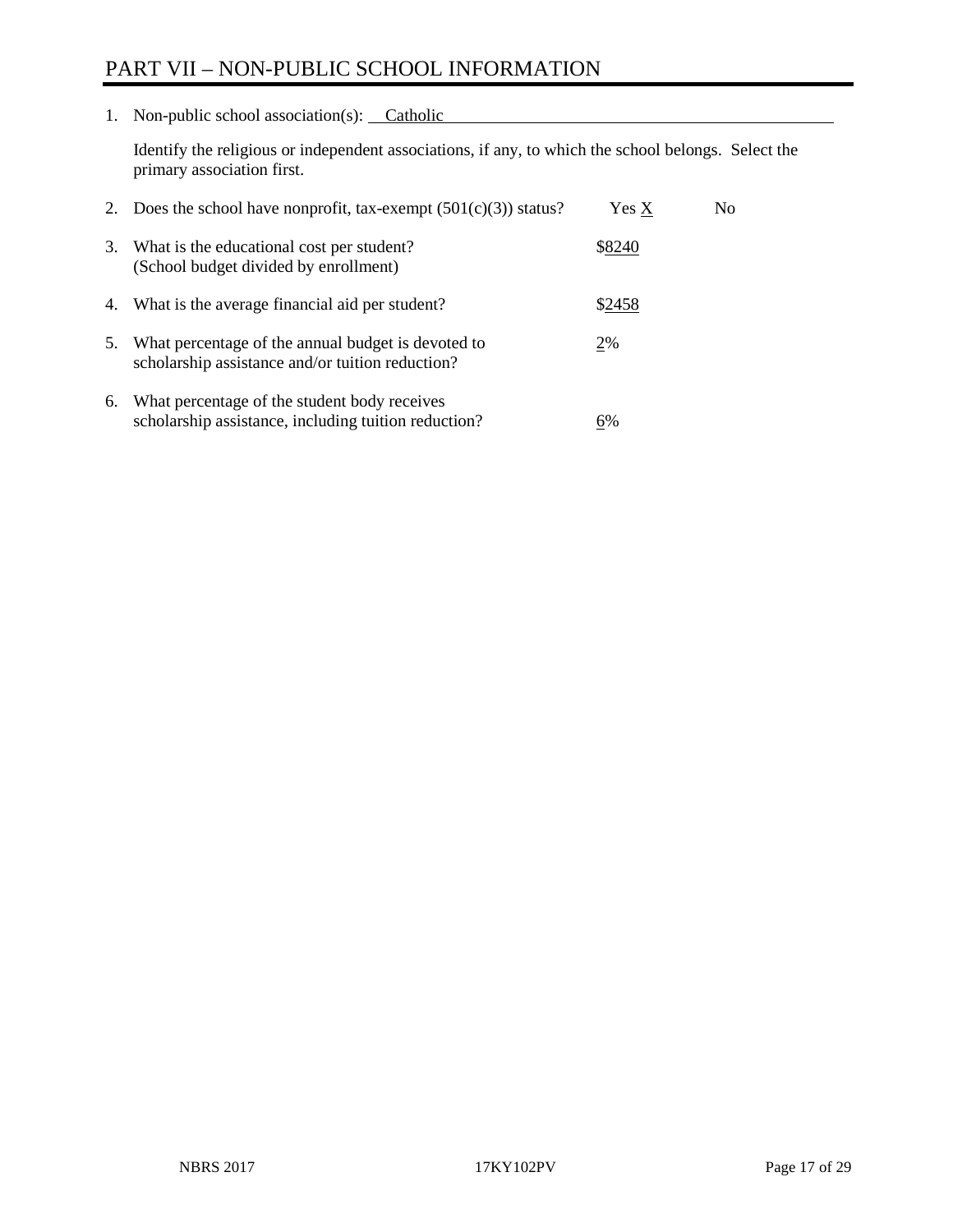## PART VIII – ASSESSMENT RESULTS FOR NORM-REFERENCED TESTS

#### **REFERENCED BY NATIONAL NORMS**

| <b>Subject:</b> Math                  | <b>Test:</b> Measurement of<br>Academic Progress (MAP) | <b>Grade:</b><br>3                            |
|---------------------------------------|--------------------------------------------------------|-----------------------------------------------|
| <b>Edition/Publication Year: 2014</b> | <b>Publisher: NWEA</b>                                 | Scores are reported here<br>as: Scaled scores |
| $\sim$ 1<br>$\mathbf{1}$ $\mathbf{v}$ | 0.0150012                                              |                                               |

| School Year                                | 2015-2016        |
|--------------------------------------------|------------------|
| Testing month                              | Apr              |
| <b>SCHOOL SCORES</b>                       |                  |
| Average Score                              | 218.1            |
| Number of students tested                  | 54               |
| Percent of total students tested           | 100              |
| Number of students alternatively assessed  | $\boldsymbol{0}$ |
| Percent of students alternatively assessed | $\boldsymbol{0}$ |
| <b>SUBGROUP SCORES</b>                     |                  |
| 1. Other 1                                 |                  |
| <b>Average Score</b>                       |                  |
| Number of students tested                  |                  |
| 2. Other 2                                 |                  |
| Average Score                              |                  |
| Number of students tested                  |                  |
| 3. Other 3                                 |                  |
| <b>Average Score</b>                       |                  |
| Number of students tested                  |                  |

**NOTES:** 

 $\overline{\phantom{0}}$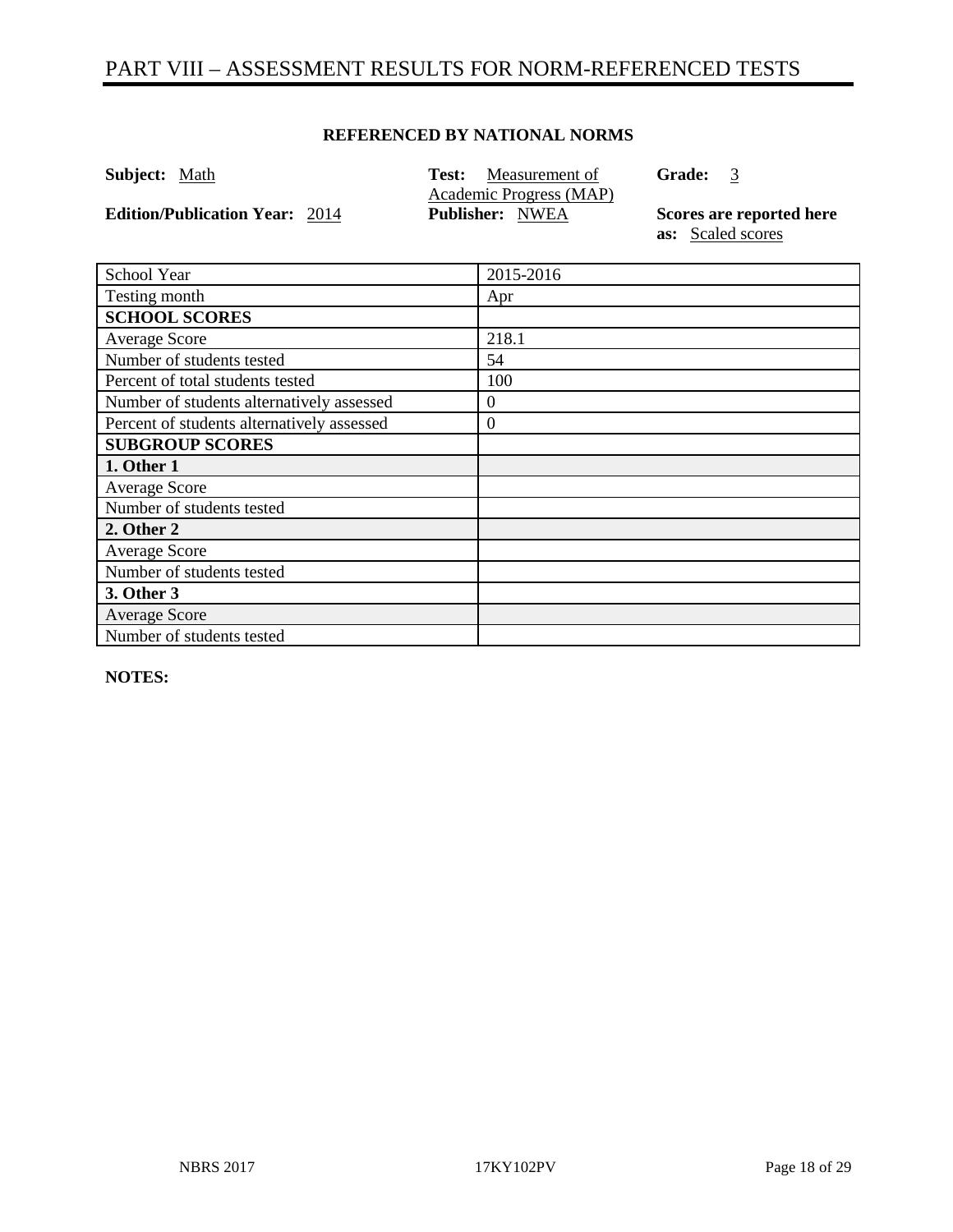**Edition/Publication Year:**  $2014$ 

**Subject:** <u>Math</u> **Test:** <u>Measurement of</u> Academic Progress (MAP)<br>Publisher: NWEA Grade: 4

**Scores are reported here**<br>**as:** <u>Scaled scores</u>

| School Year                                | 2015-2016 |
|--------------------------------------------|-----------|
| Testing month                              | Apr       |
| <b>SCHOOL SCORES</b>                       |           |
| <b>Average Score</b>                       | 228       |
| Number of students tested                  | 47        |
| Percent of total students tested           | 100       |
| Number of students alternatively assessed  | $\Omega$  |
| Percent of students alternatively assessed | $\theta$  |
| <b>SUBGROUP SCORES</b>                     |           |
| 1. Other 1                                 |           |
| <b>Average Score</b>                       |           |
| Number of students tested                  |           |
| 2. Other 2                                 |           |
| <b>Average Score</b>                       |           |
| Number of students tested                  |           |
| 3. Other 3                                 |           |
| <b>Average Score</b>                       |           |
| Number of students tested                  |           |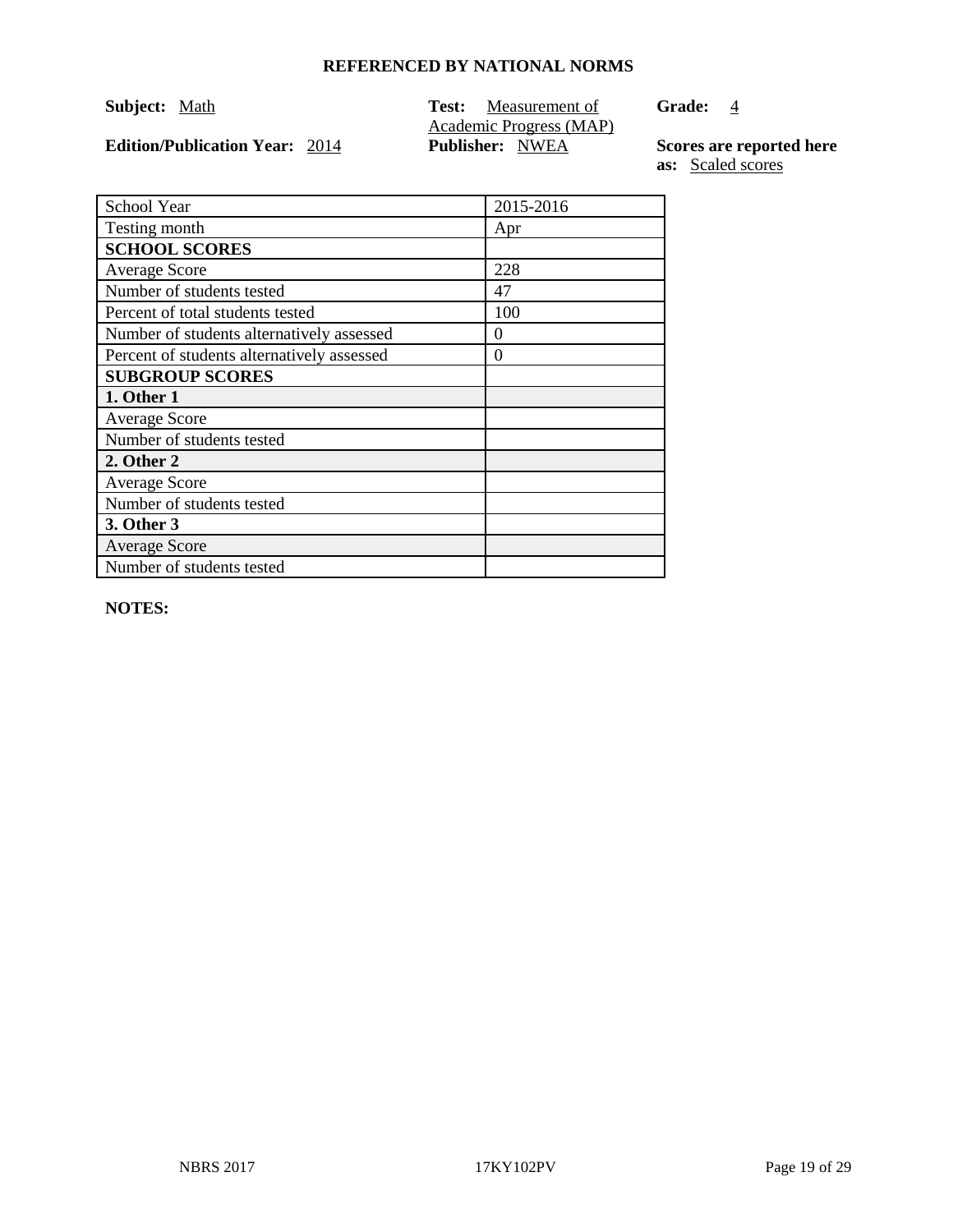**Edition/Publication Year:**  $2014$ 

**Subject:** <u>Math</u> **Test:** <u>Measurement of</u> Academic Progress (MAP)<br>Publisher: NWEA Grade: 5

**Scores are reported here**<br>**as:** <u>Scaled scores</u>

| School Year                                | 2015-2016 |
|--------------------------------------------|-----------|
| Testing month                              | Apr       |
| <b>SCHOOL SCORES</b>                       |           |
| <b>Average Score</b>                       | 237.9     |
| Number of students tested                  | 46        |
| Percent of total students tested           | 100       |
| Number of students alternatively assessed  | $\Omega$  |
| Percent of students alternatively assessed | $\Omega$  |
| <b>SUBGROUP SCORES</b>                     |           |
| 1. Other 1                                 |           |
| <b>Average Score</b>                       |           |
| Number of students tested                  |           |
| 2. Other 2                                 |           |
| <b>Average Score</b>                       |           |
| Number of students tested                  |           |
| 3. Other 3                                 |           |
| <b>Average Score</b>                       |           |
| Number of students tested                  |           |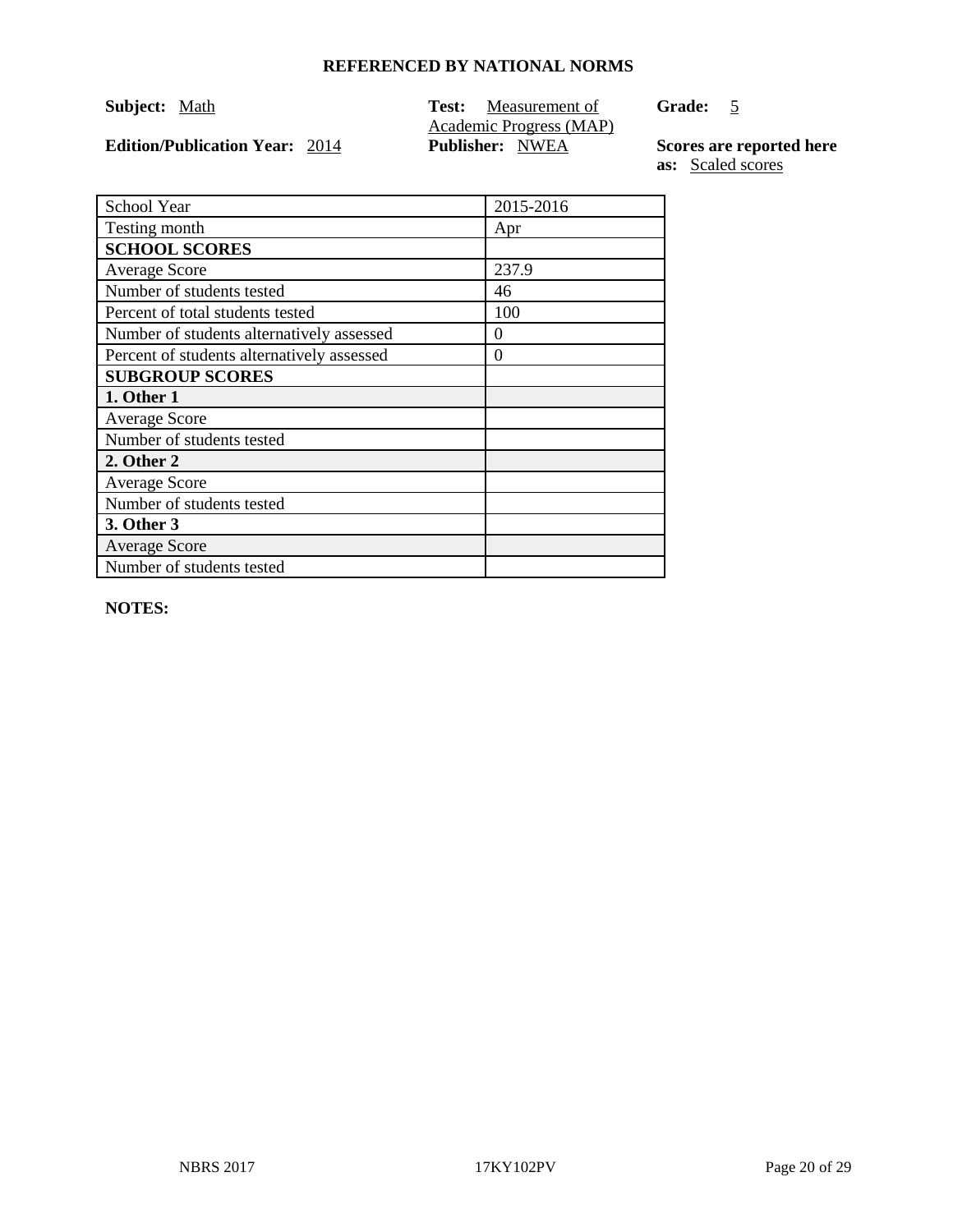**Edition/Publication Year:**  $2014$ 

**Subject:** <u>Math</u> **Test:** <u>Measurement of</u> Academic Progress (MAP)<br>Publisher: NWEA **Grade:** 6

**Scores are reported here**<br>**as:** <u>Scaled scores</u>

| School Year                                | 2015-2016 |
|--------------------------------------------|-----------|
| Testing month                              | Apr       |
| <b>SCHOOL SCORES</b>                       |           |
| <b>Average Score</b>                       | 238.7     |
| Number of students tested                  | 52        |
| Percent of total students tested           | 100       |
| Number of students alternatively assessed  | $\Omega$  |
| Percent of students alternatively assessed | $\Omega$  |
| <b>SUBGROUP SCORES</b>                     |           |
| 1. Other 1                                 |           |
| <b>Average Score</b>                       |           |
| Number of students tested                  |           |
| 2. Other 2                                 |           |
| <b>Average Score</b>                       |           |
| Number of students tested                  |           |
| 3. Other 3                                 |           |
| <b>Average Score</b>                       |           |
| Number of students tested                  |           |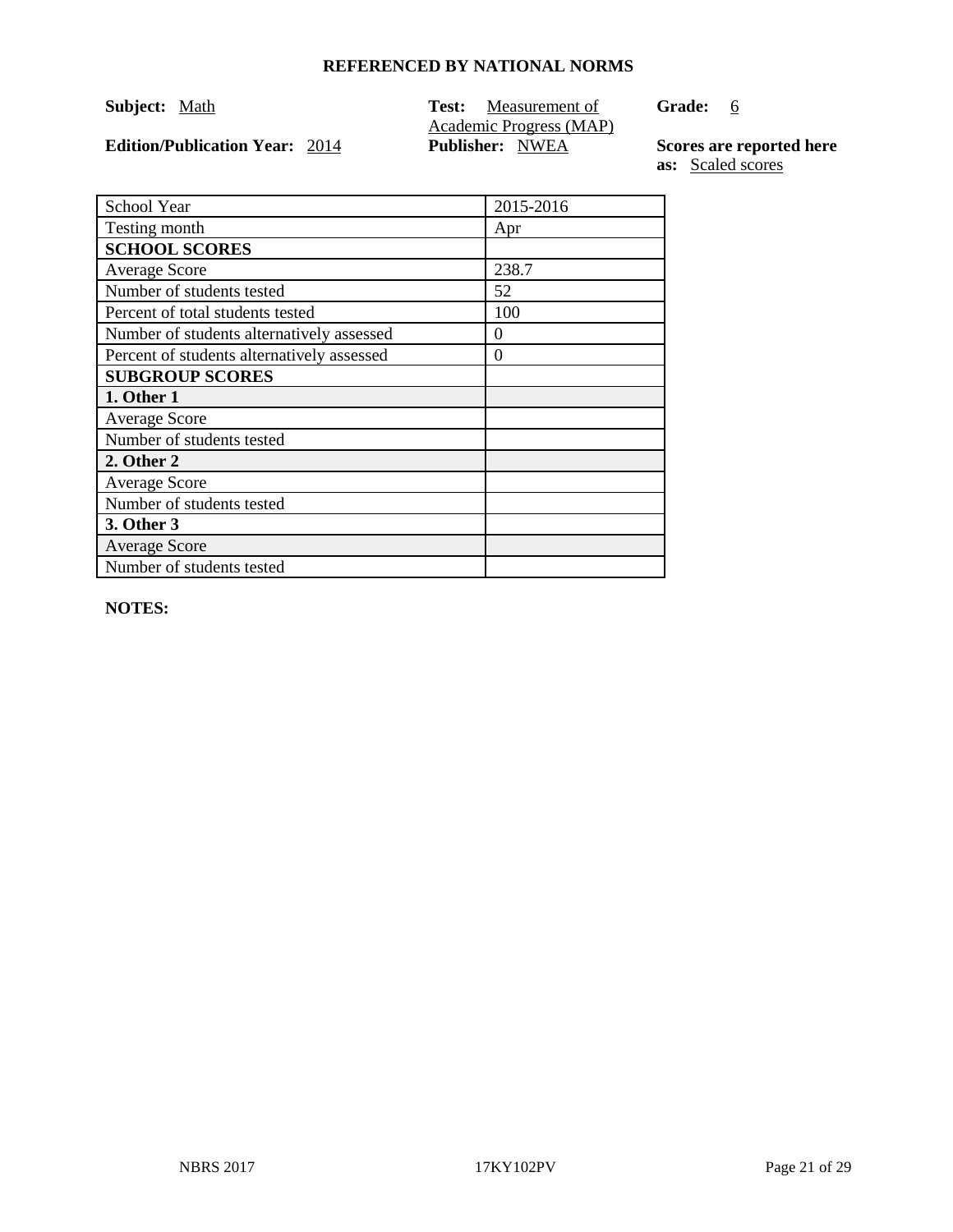**Edition/Publication Year:**  $2014$ 

**Subject:** <u>Math</u> **Test:** <u>Measurement of</u> Academic Progress (MAP)<br>Publisher: NWEA **Grade:** 7

**Scores are reported here**<br>**as:** <u>Scaled scores</u>

| School Year                                | 2015-2016 |
|--------------------------------------------|-----------|
| Testing month                              | Apr       |
| <b>SCHOOL SCORES</b>                       |           |
| <b>Average Score</b>                       | 242.9     |
| Number of students tested                  | 51        |
| Percent of total students tested           | 100       |
| Number of students alternatively assessed  | $\Omega$  |
| Percent of students alternatively assessed | $\Omega$  |
| <b>SUBGROUP SCORES</b>                     |           |
| 1. Other 1                                 |           |
| <b>Average Score</b>                       |           |
| Number of students tested                  |           |
| 2. Other 2                                 |           |
| <b>Average Score</b>                       |           |
| Number of students tested                  |           |
| 3. Other 3                                 |           |
| <b>Average Score</b>                       |           |
| Number of students tested                  |           |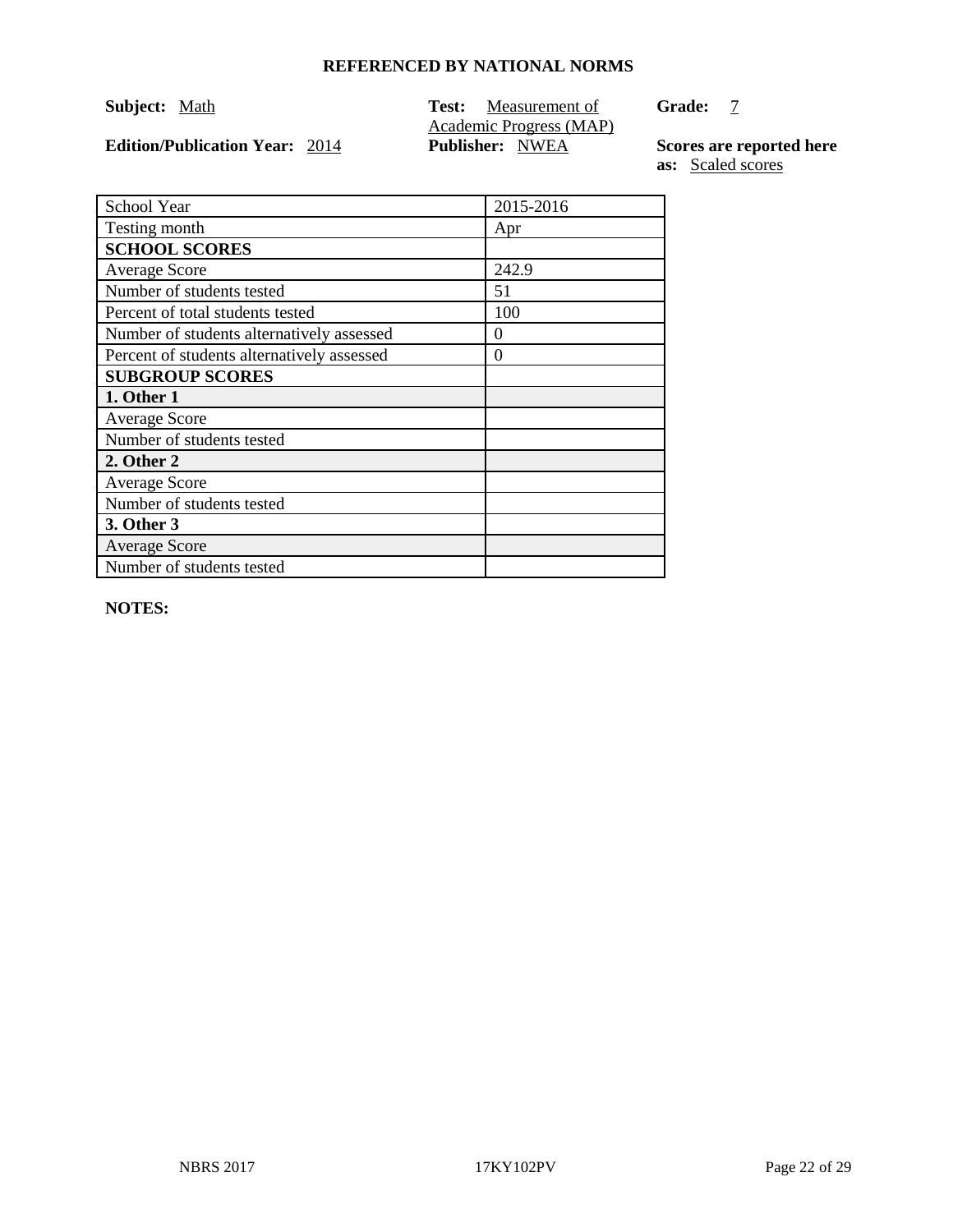**Edition/Publication Year:**  $2014$ 

**Subject:** <u>Math</u> **Test:** <u>Measurement of</u> Academic Progress (MAP)<br>Publisher: NWEA Grade: 8

**Scores are reported here**<br>**as:** <u>Scaled scores</u>

| School Year                                | 2015-2016 |
|--------------------------------------------|-----------|
| Testing month                              | Apr       |
| <b>SCHOOL SCORES</b>                       |           |
| <b>Average Score</b>                       | 249.7     |
| Number of students tested                  | 52        |
| Percent of total students tested           | 100       |
| Number of students alternatively assessed  | $\Omega$  |
| Percent of students alternatively assessed | $\theta$  |
| <b>SUBGROUP SCORES</b>                     |           |
| 1. Other 1                                 |           |
| <b>Average Score</b>                       |           |
| Number of students tested                  |           |
| 2. Other 2                                 |           |
| <b>Average Score</b>                       |           |
| Number of students tested                  |           |
| 3. Other 3                                 |           |
| <b>Average Score</b>                       |           |
| Number of students tested                  |           |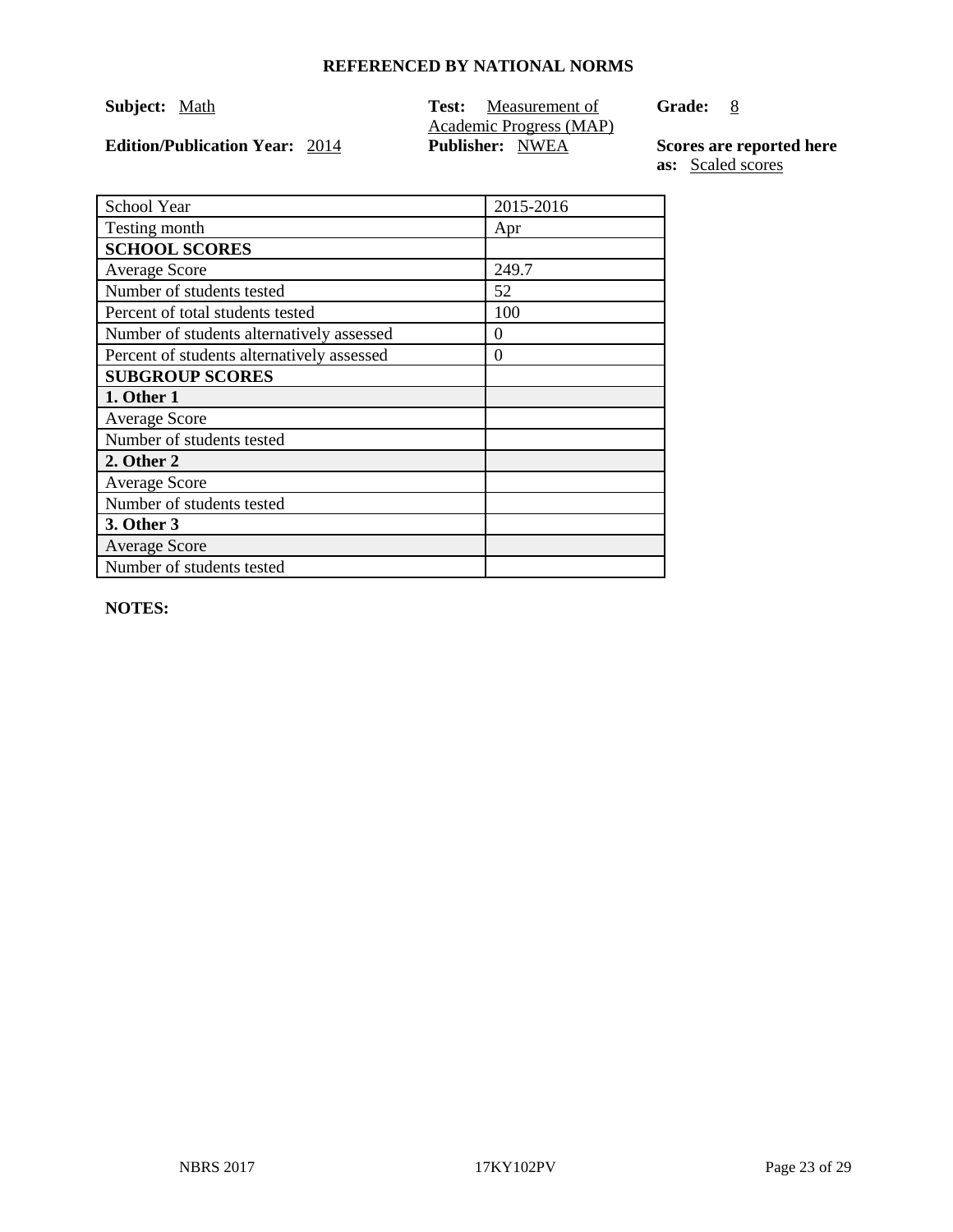**Subject: Reading/ELA Test: Measurement of** Academic Progress (MAP)<br>Publisher: NWEA **Edition/Publication Year:** 2014 **Publisher:** NWEA **Scores are reported here** 

**Grade:** 3

**as:** Scaled scores

| School Year                                | 2015-2016 |
|--------------------------------------------|-----------|
| Testing month                              | Apr       |
| <b>SCHOOL SCORES</b>                       |           |
| <b>Average Score</b>                       | 213       |
| Number of students tested                  | 54        |
| Percent of total students tested           | 100       |
| Number of students alternatively assessed  | $\theta$  |
| Percent of students alternatively assessed | $\Omega$  |
| <b>SUBGROUP SCORES</b>                     |           |
| 1. Other 1                                 |           |
| <b>Average Score</b>                       |           |
| Number of students tested                  |           |
| 2. Other 2                                 |           |
| Average Score                              |           |
| Number of students tested                  |           |
| 3. Other 3                                 |           |
| <b>Average Score</b>                       |           |
| Number of students tested                  |           |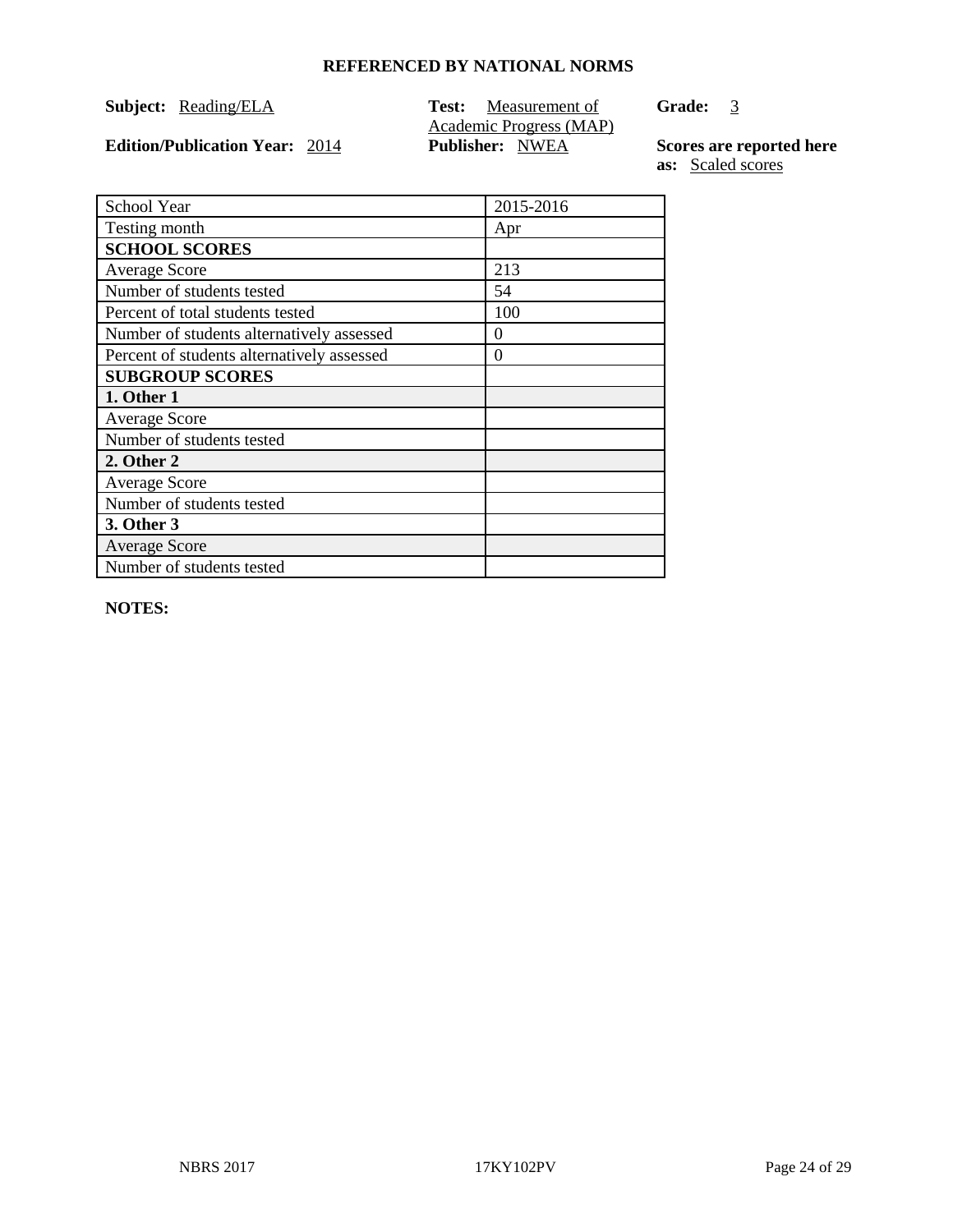**Edition/Publication Year:**  $2014$ 

**Subject: Reading/ELA Test: Measurement of** Academic Progress (MAP)<br>Publisher: NWEA Grade: 4

**Scores are reported here**<br>**as:** <u>Scaled scores</u>

| School Year                                | 2015-2016 |
|--------------------------------------------|-----------|
| Testing month                              | Apr       |
| <b>SCHOOL SCORES</b>                       |           |
| <b>Average Score</b>                       | 220.6     |
| Number of students tested                  | 47        |
| Percent of total students tested           | 100       |
| Number of students alternatively assessed  | $\Omega$  |
| Percent of students alternatively assessed | $\Omega$  |
| <b>SUBGROUP SCORES</b>                     |           |
| 1. Other 1                                 |           |
| <b>Average Score</b>                       |           |
| Number of students tested                  |           |
| 2. Other 2                                 |           |
| Average Score                              |           |
| Number of students tested                  |           |
| 3. Other 3                                 |           |
| <b>Average Score</b>                       |           |
| Number of students tested                  |           |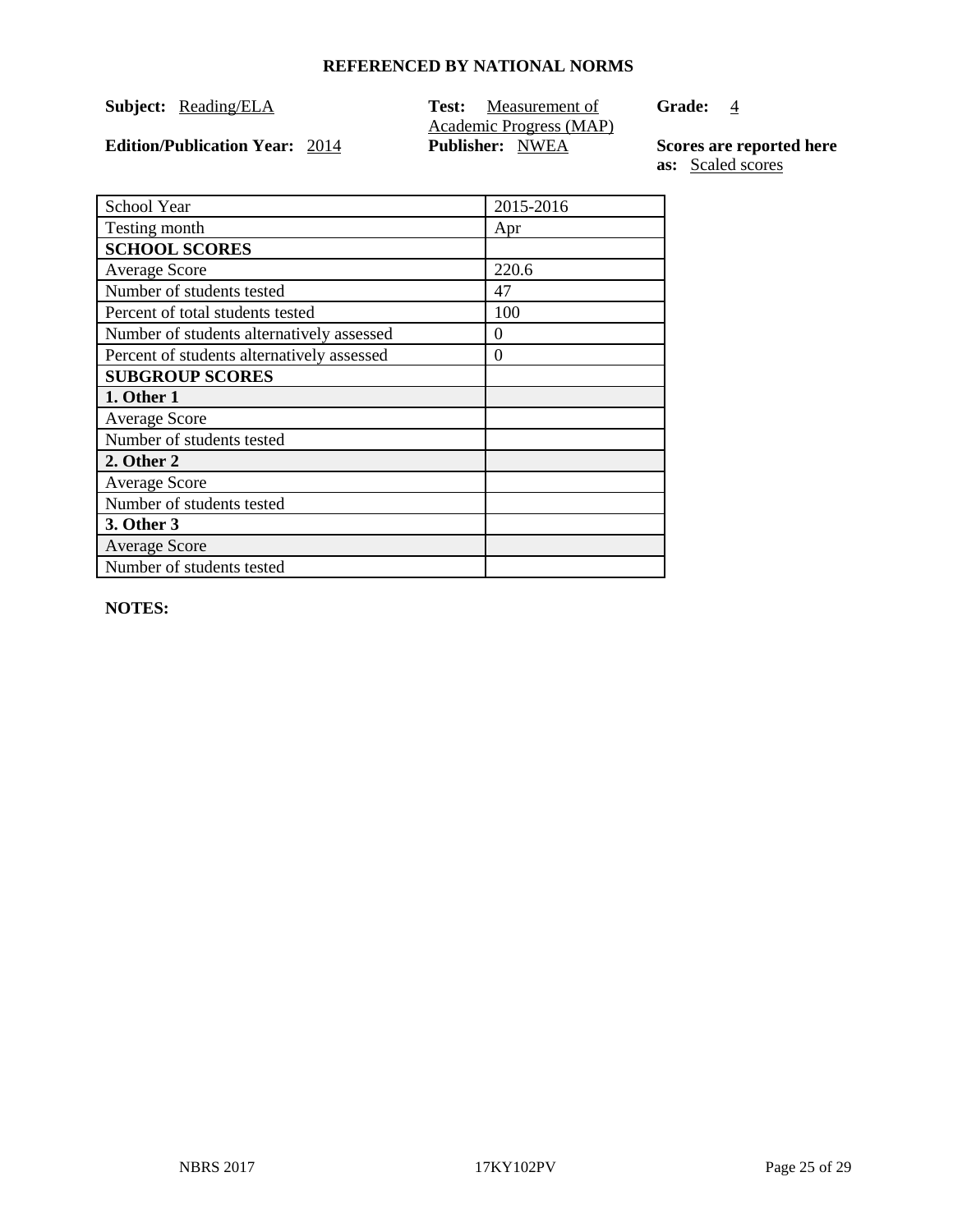**Subject: Reading/ELA Test: Measurement of** Academic Progress (MAP)<br>Publisher: NWEA **Edition/Publication Year:** 2014 **Publisher:** NWEA **Scores are reported here** 

Grade: 5

**as:** Scaled scores

| School Year                                | 2015-2016 |
|--------------------------------------------|-----------|
| Testing month                              | Apr       |
| <b>SCHOOL SCORES</b>                       |           |
| <b>Average Score</b>                       | 227.8     |
| Number of students tested                  | 46        |
| Percent of total students tested           | 100       |
| Number of students alternatively assessed  | $\theta$  |
| Percent of students alternatively assessed | $\Omega$  |
| <b>SUBGROUP SCORES</b>                     |           |
| 1. Other 1                                 |           |
| <b>Average Score</b>                       |           |
| Number of students tested                  |           |
| 2. Other 2                                 |           |
| <b>Average Score</b>                       |           |
| Number of students tested                  |           |
| 3. Other 3                                 |           |
| <b>Average Score</b>                       |           |
| Number of students tested                  |           |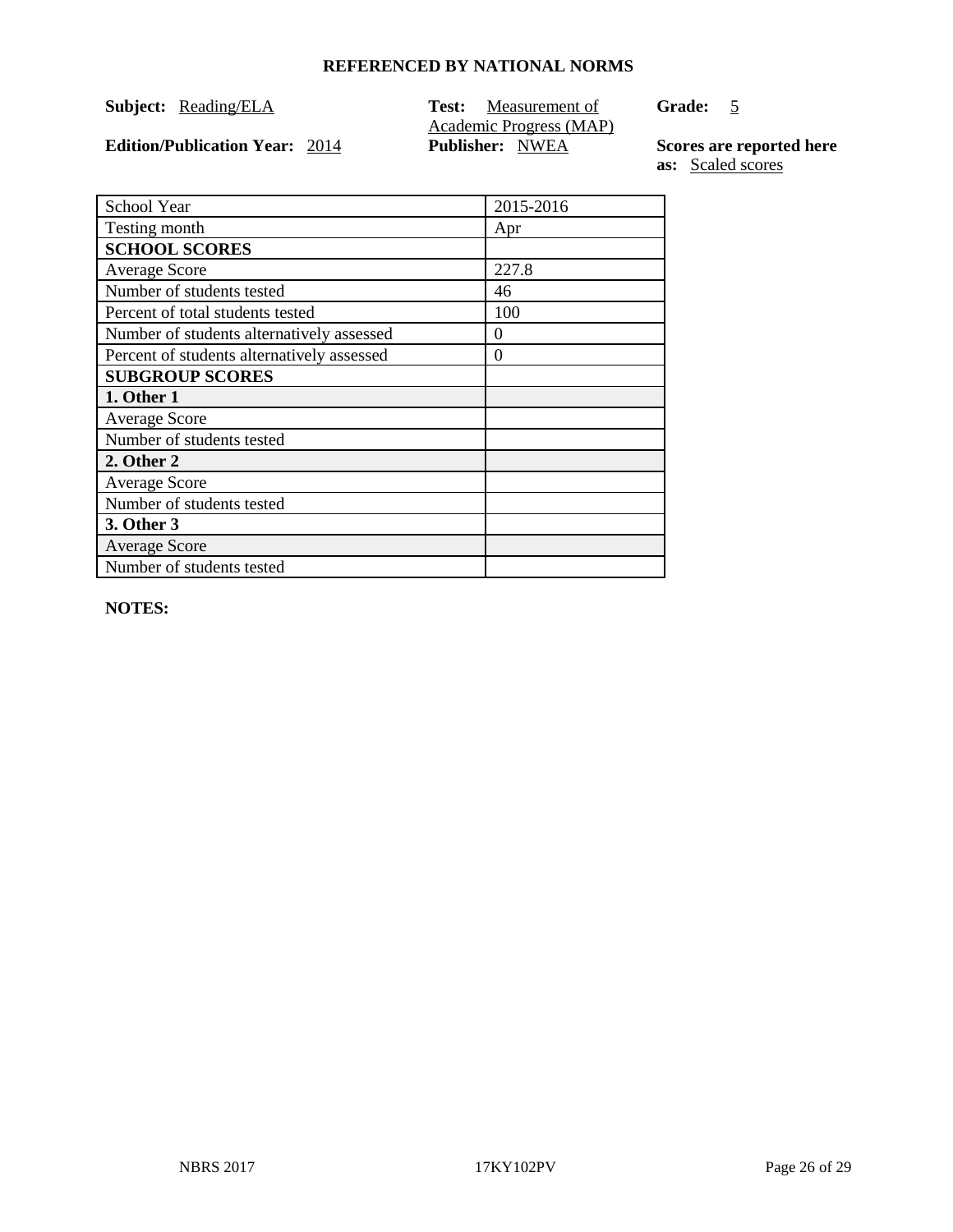**Subject: Reading/ELA Test: Measurement of** Academic Progress (MAP)<br>Publisher: NWEA **Grade:** 6

**Edition/Publication Year:**  $2014$ 

**Scores are reported here**<br>**as:** <u>Scaled scores</u>

| School Year                                | 2015-2016 |
|--------------------------------------------|-----------|
| Testing month                              | Apr       |
| <b>SCHOOL SCORES</b>                       |           |
| <b>Average Score</b>                       | 224.9     |
| Number of students tested                  | 52        |
| Percent of total students tested           | 100       |
| Number of students alternatively assessed  | $\theta$  |
| Percent of students alternatively assessed | $\Omega$  |
| <b>SUBGROUP SCORES</b>                     |           |
| 1. Other 1                                 |           |
| <b>Average Score</b>                       |           |
| Number of students tested                  |           |
| 2. Other 2                                 |           |
| <b>Average Score</b>                       |           |
| Number of students tested                  |           |
| 3. Other 3                                 |           |
| <b>Average Score</b>                       |           |
| Number of students tested                  |           |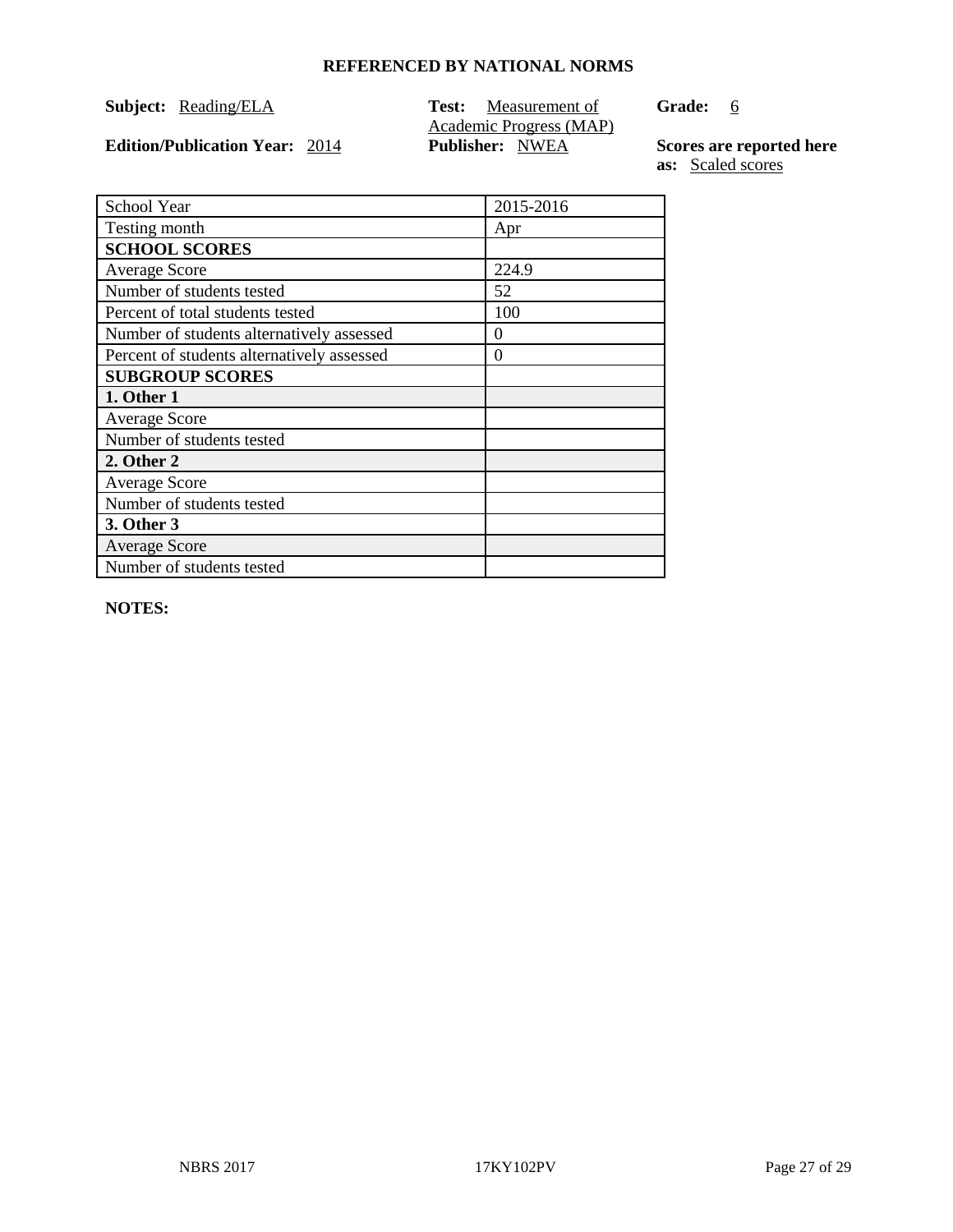**Subject: Reading/ELA Test: Measurement of** Academic Progress (MAP)<br>Publisher: NWEA **Grade:** 7

**Edition/Publication Year:**  $2014$ 

**Scores are reported here**<br>**as:** <u>Scaled scores</u>

| School Year                                | 2015-2016 |
|--------------------------------------------|-----------|
| Testing month                              | Apr       |
| <b>SCHOOL SCORES</b>                       |           |
| <b>Average Score</b>                       | 228.8     |
| Number of students tested                  | 51        |
| Percent of total students tested           | 100       |
| Number of students alternatively assessed  | $\theta$  |
| Percent of students alternatively assessed | $\theta$  |
| <b>SUBGROUP SCORES</b>                     |           |
| 1. Other 1                                 |           |
| <b>Average Score</b>                       |           |
| Number of students tested                  |           |
| 2. Other 2                                 |           |
| <b>Average Score</b>                       |           |
| Number of students tested                  |           |
| 3. Other 3                                 |           |
| <b>Average Score</b>                       |           |
| Number of students tested                  |           |